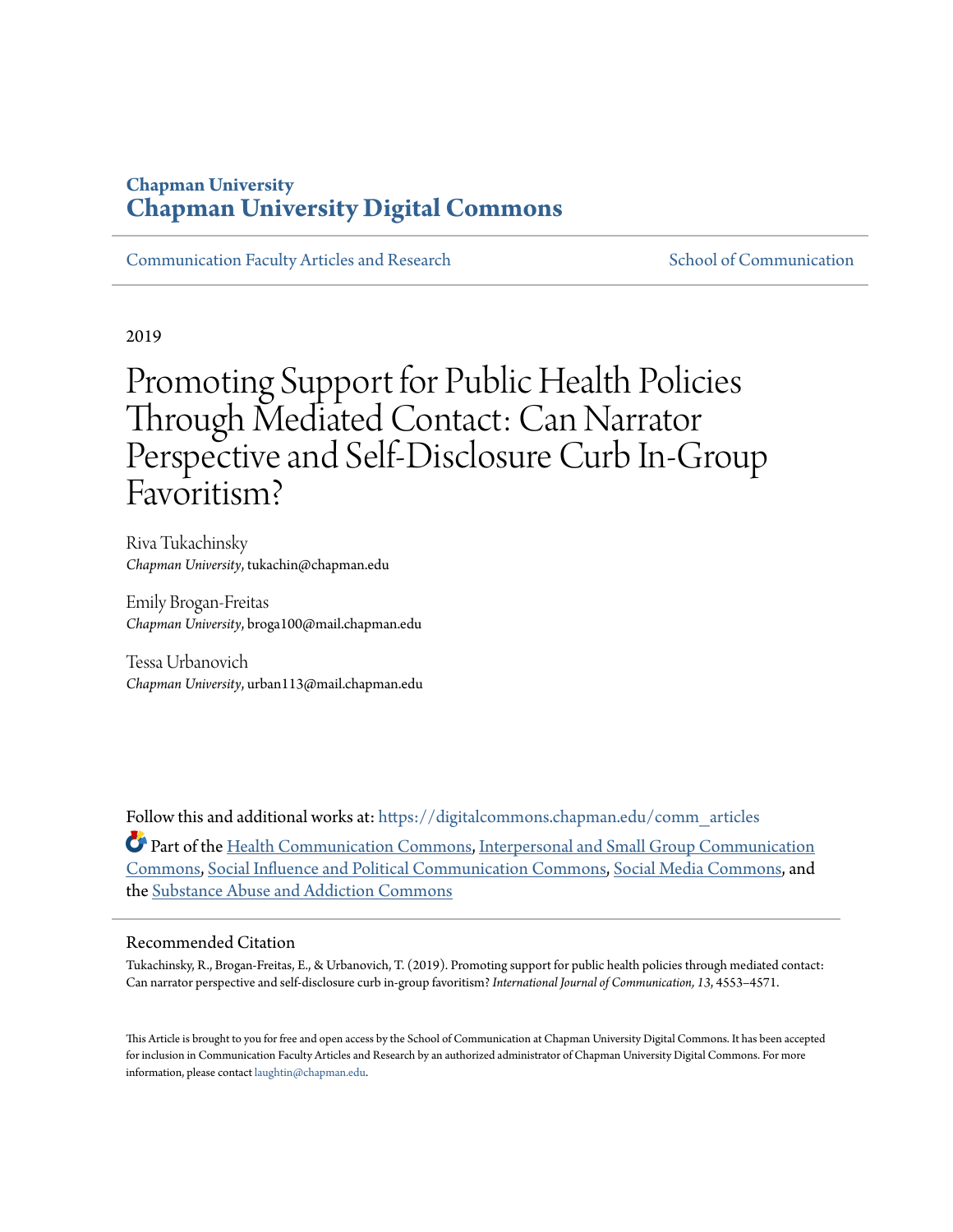# Promoting Support for Public Health Policies Through Mediated Contact: Can Narrator Perspective and Self-Disclosure Curb In-Group Favoritism?

### **Comments**

[This article was originally published in](https://ijoc.org/index.php/ijoc/article/view/12379) *International Journal of Communication*, volume 13, in 2019.

# **Creative Commons License**<br> **@ 089**

This work is licensed under a [Creative Commons Attribution-Noncommercial-No Derivative Works 4.0](https://creativecommons.org/licenses/by-nc-nd/4.0/) [License.](https://creativecommons.org/licenses/by-nc-nd/4.0/)

### **Copyright**

The authors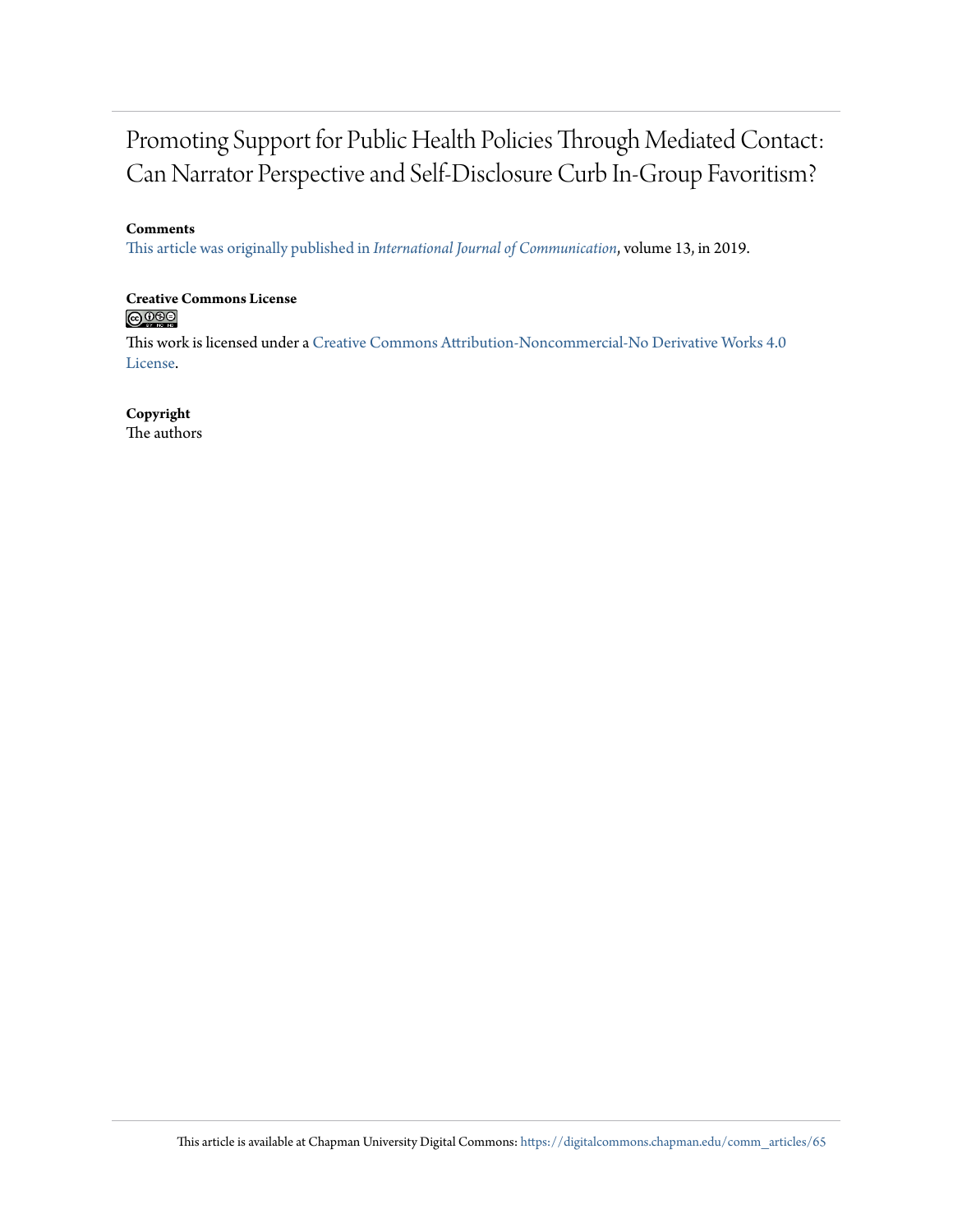## **Promoting Support for Public Health Policies Through Mediated Contact: Can Narrator Perspective and Self-Disclosure Curb In-Group Favoritism?**

## RIVA TUKACHINSKY EMILY BROGAN-FREITAS TESSA URBANOVICH<sup>1</sup> Chapman University, USA

An online  $2 \times 2$  factorial experiment ( $N = 203$ ) examined the effect of parasocial contact on support for public health policies in the context of opioid addiction. We hypothesize that because of an intergroup dynamic, individuals are less likely to engage with an outgroup character than an in-group character featured in a news magazine article. Results support the in-group favoritism hypothesis. The study examines two narrative devices for overcoming this tendency: the narrator's perspective and amount of insight into the character's inner world through character self-disclosure. We find support for the narrator perspective but not for the self-disclosure effect. Finally, the study compares the effects of different types of character involvement with the in-group and the out-group character on support for social policies. The results indicate that readers identify with an in-group character to assist the out-group rather than empathizing with the out-group directly.

*Keywords: parasocial contact, character identification, parasocial relationships, opioid addiction, public health policies*

According to the intergroup contact theory, direct experience with members of other, lower-status social groups can improve intergroup relationships, reduce social uncertainty, and counteract prejudice (Allport, 1954). Moreover, intergroup contact is hypothesized to foster support for social policies that benefit the marginalized group. For instance, research has found that White individuals who have interacted with Black individuals and cisgender people who have met a transgender person report more favorable attitudes toward compensatory and preferential policies benefiting these groups (Brockman & Kalla, 2016; Dixon et al., 2010). In a similar vein, among non-Muslim Americans, reliance on information from personal contact with Muslims decreases support for military action in Muslim countries and civil restrictions on Muslim Americans (Saleem,

- Riva Tukachinsky: tukachin@chapman.edu
- Emily Brogan-Freitas: broga100@mail.chapman.edu
- Tessa Urbanovich: urban113@mail.chapman.edu

Date submitted: 2019-06-03

 $1$  This work was supported by the School for Communication at Chapman University through a Graduate Student Scholarly/Creative Research grant.

Copyright © 2019 (Riva Tukachinsky, Emily Brogan-Freitas, and Tessa Urbanovich). Licensed under the Creative Commons Attribution Non-commercial No Derivatives (by-nc-nd). Available at http://ijoc.org.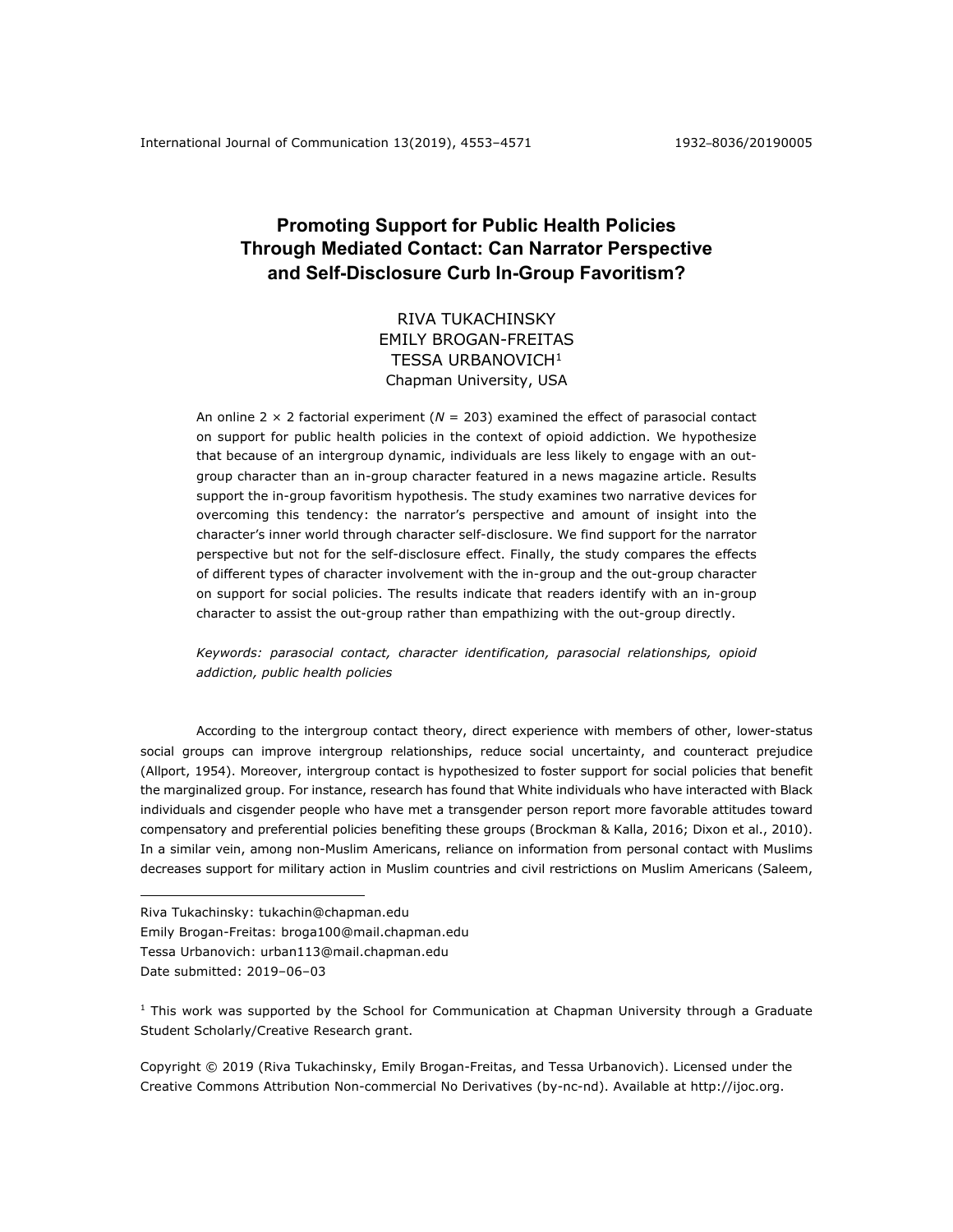Yang, & Ramasubramanian, 2016). In the context of health as well, direct contact with a person with AIDS or a mental/intellectual disability reduces support for segregating policies that discriminate against individuals with these conditions (Gerbet, Sumser, & Maguire, 1991; Lau & Cheung, 1999).

Clearly, intergroup contact has the potential to promote support for prosocial policies, but to be effective, the intergroup experience must meet several criteria. Most notably, the contact should be positive, involve a prototypical out-group member, and allow the parties to work toward a common goal (e.g., Pettigrew, 1998; Seate, Joyce, Harwood, & Arroyo, 2015). However, individuals' firsthand experiences with out-group members often do not meet these criteria. Thus, the potential for using media as an avenue for vicarious intergroup contact is paramount since media-based contact can be scripted to maximize its effectiveness.

Research supports the notion that mediated contact leads to benefits similar to those of direct contact. In fact, mediated contact is often more effective than other forms of intergroup relationship interventions (Murrar & Brauer, 2018). Mediated contact has been found to promote support for social policies in a number of contexts. For example, exposure to television shows featuring LGBT characters and involvement with them lead to more favorable attitudes toward pro-LGBT policies among cisgender heterosexual viewers (Bond & Compton, 2015; Gillig & Murphy, 2016; Schiappa, Gregg, & Hewes, 2005). Similarly, exposure to media coverage of a celebrity committing suicide after struggling with depression fostered media users' demand for increased public mental health resources (Hoffner & Cohen, 2018).

The mechanism underlying this effect is articulated by the parasocial contact theory (Schiappa et al., 2005), which maintains that individuals form positive intergroup relationships with a media character and then generalize this experience to the character's out-group as a whole. However, compelling media consumers to relate to an out-group character might be challenging because of in-group favoritism dispositions harbored by the audience. In other words, the same intergroup dynamic that intergroup contact seeks to improve can act as a barrier, rendering media users less likely to engage in a positive (even if vicarious) relationship with out-group characters.

The current study seeks to better understand how in-group favoritism bias can be overridden to produce effective mediated contact that promotes support for social policies that advance the stigmatized group. Specifically, two theoretical mechanisms for eliciting positive intergroup contact are considered: the narrator's perspective and extent of self-disclosure. These mechanisms are explored in the context of support for policies aiding individuals suffering from opioid addiction.

#### **Identification and Parasocial Relationships as Mechanisms of Mediated Contact**

Involvement with media characters is theorized to act as a vehicle for attitudinal change and persuasion by entertainment narratives (Moyer-Gusé, 2008). Two forms of involvement with characters identification and parasocial relationships—are particularly relevant for intergroup contact effects (Park, 2012). First, in the process of identification, individuals temporarily suspend their self-concept and take on the perspective of the character (Cohen, 2001). As media users vicariously experience the narrative from the character's point of view, they come to adopt the character's goals (Zhou, Shapiro, & Wansink, 2017),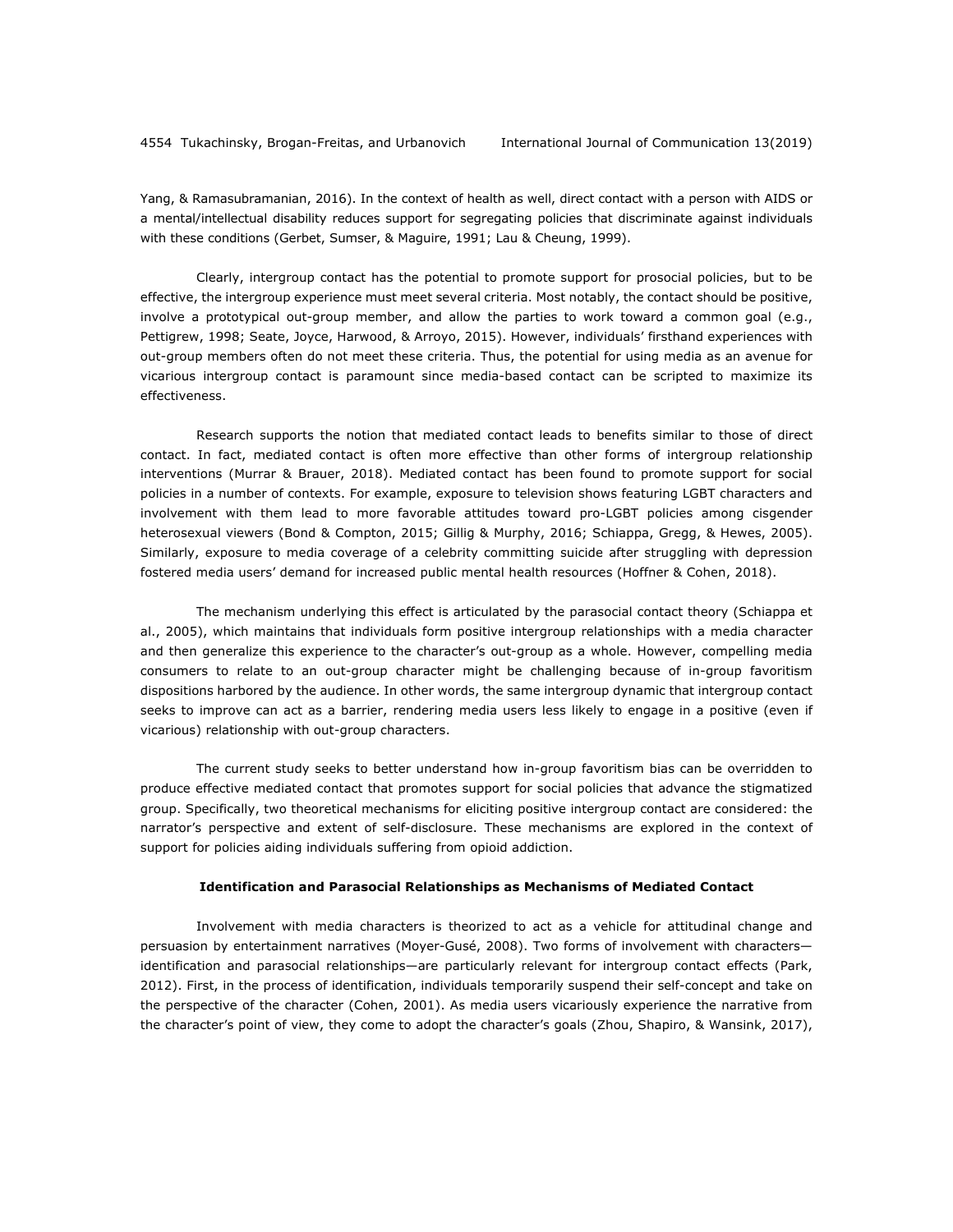adjust their self-perception (Klimmt, Hefner, Vorderer, Roth, & Blake, 2010), and ultimately shift their own attitudes to be consistent with those of the character (e.g., Moyer-Gusé & Nabi, 2010).

Second, media users can engage in parasocial relationships (PSRs) that entail an imaginary, onesided sense of relationship between the audience member and a media personality (Horton & Wohl, 1956). PSRs exhibit many of the same characteristics typical of direct interpersonal relationships in the nonmediated context (e.g., Eyal & Dailey, 2012). Like any social relationships, PSRs can be negative or positive (Hartmann, Stuke, & Daschmann, 2008) to the point of resembling a friendship (Tukachinsky, 2011). In turn, similarly to how relationships operate in interpersonal persuasion contexts, PSRs reduce media users' propensity to counterargue with the message, making them more susceptible to being persuaded (e.g., Moyer-Gusé & Nabi, 2010; Tukachinsky & Sangalang, 2016).

Although identification and PSRs can be instrumental in enabling media users to understand the plights of other marginalized groups, becoming involved with out-group characters can prove challenging. Social identity theory (Tajfel, Turner, Austin, & Worchel, 1979) posits that group membership constitutes an important component of one's identity. To maintain a positive regard for one's in-group, individuals often engage in self-enhancing comparisons with out-groups, disparaging those outside their group. When encountering a media portrayal of a positive out-group exemplar that challenges this self-enhancement mechanism, individuals may be motivated to discount it to maintain their sense of superiority (for a review, see Mastro & Tukachinsky, 2011). In other words, media consumers may be predisposed to avoid parasocially relating to out-group members. Likewise, the ability of media consumers to step into the shoes of an out-group member and identify with her or him may be compromised. A previous meta-analysis revealed that, overall, research participants find it harder to identify with characters from a background different from their own (Tukachinsky, 2014). Consequently, Park (2012) concluded that it is unlikely for parasocial contact to operate through direct identification with an out-group character. It is, therefore, hypothesized that intergroup dynamics hinder intergroup PSRs and that belonging to different groups renders it more difficult to be involved with an out-group character:

*H1: Readers of a news article will report stronger (a) identification and (b) parasocial relationships with an in-group character than with an out-group character featured in the article.*

#### *Facilitating Identification and Parasocial Relationships With an Out-Group Character*

Although dissimilarity may make it harder for audience members to identify with an out-group, background similarity is not a prerequisite for identification (Cohen, Weimann-Saks, & Mazor-Tregerman, 2018). One of the unique strengths of narrative is its ability to expand a reader's self-concept and allow individuals to explore alternative identities as they vicariously experience others' perspectives that may be otherwise inaccessible to them (Slater, Johnson, Cohen, Comello, & Ewoldsen, 2014). However, to do this, the narrative must compel the audience to overcome the in-group favoritism bias. Various narrative devices have been examined for their potential to elicit character identification. The current study examines how two such factors that are known to facilitate mental simulation of narratives: the perspective of the narrator (i.e., who is telling the story) and the narrator's point of view (i.e., providing insight into the inner world of characters) (Hartung, Burke, Hagoort, & Willems, 2016).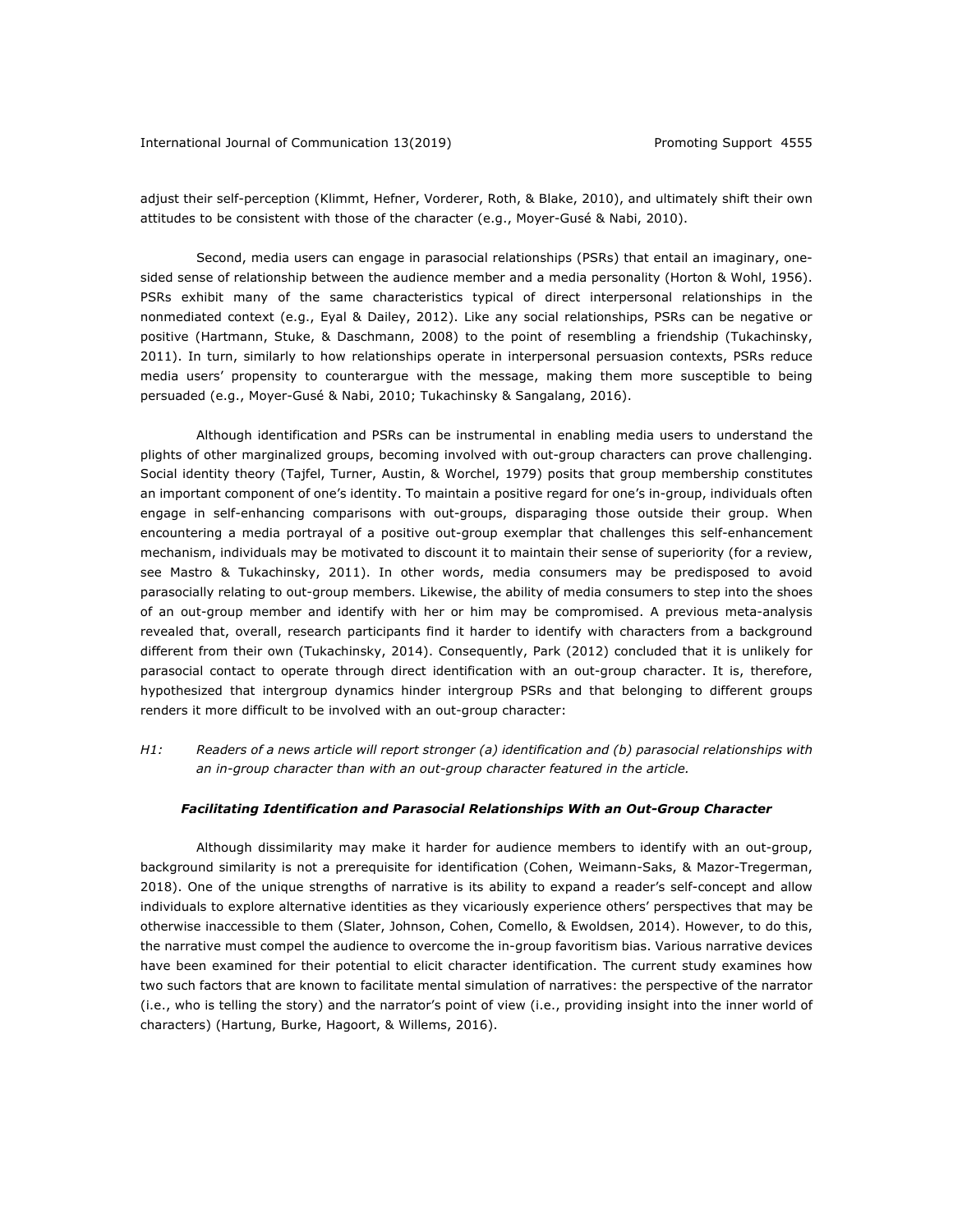First, narrator perspective is manipulated through the use of personal pronouns that signal the identity of the character narrating the story so that readers experience the story through the eyes of that character (Oatley, 1999). Empirical research has found that, indeed, manipulating point of view can shift readers' perspective such that they more readily adopt the narrating character's stance (De Graaf, Hoeken, Sanders, & Beentjes, 2012).

Second, the richness of the depiction of the character's inner world is critical for understanding that character's perspective. Rounded characters produce more identification than flat characters (Mak & Willems, 2018). Bortolussi and Dixon (2003) refer to sharing the character's understanding of the narrative world as character transparency. Descriptions of a character's mental state facilitate the audience's mentalizing, imitating the character's mental processes and experiences (Mak & Willems, 2018). Thus, inclusion of self-disclosures of a character's inner states (e.g., thoughts and feelings) conveys the distinct psychological status of the character in a story, enabling the audience to enter the character's inner world (Zhou & Niederdeppe, 2017).

Similarly, parasocial relationships evolve and grow through interactions with media figures (Klimmt, Hartmann, & Schramm, 2006). Although little research has empirically tested PSRs' evolution as a dynamic process, Tukachinsky and Stever (2018) theorized that, like interpersonal relationships, PSRs advance through relational stages. They maintain that PSRs can gradually progress through stages. They may remain indefinitely on any stage, or they can move through multiple stages even within the same encounter, depending on the quality of the interaction experienced by the media user. Both a first-person account (which simulates the experience of having a conversation with the media figure by talking directly to the reader) and the amount of the character's self-disclosure can serve as parasocial cues that facilitate PSR development (Tukachinsky & Stever, 2018).

It is hypothesized that narrative devices of narrator point of view and the richness of the character's inner world will enhance identification and PSR with the out-group character:

- *H2: Readers of a news article will report stronger (a) identification and (b) parasocial relationships with*  an out-group character featured in the article when the story is narrated from the out-group *character's perspective than when it is narrated from an in-group character's perspective.*
- *H3: The effect in H2 will be moderated by self-disclosure, such that the effect of the narrator's point of view will be stronger when the character engages in more self-disclosure.*

#### *In-Group-Character Involvement and Mediated Contact*

There are generally two approaches to conceptualizing and examining mediated contact (Park, 2012). First, following the original intergroup contact hypothesis (which strictly considers direct interpersonal interaction between in- and out-group individuals), some researchers have examined the effect of in-group media users relating to out-group characters (e.g., Schiappa et al., 2005). Conversely, following the extended contact approach, which considers the effects of observed intergroup interactions, other media scholars have examined the effect of in-group media users' exposure to media depictions of in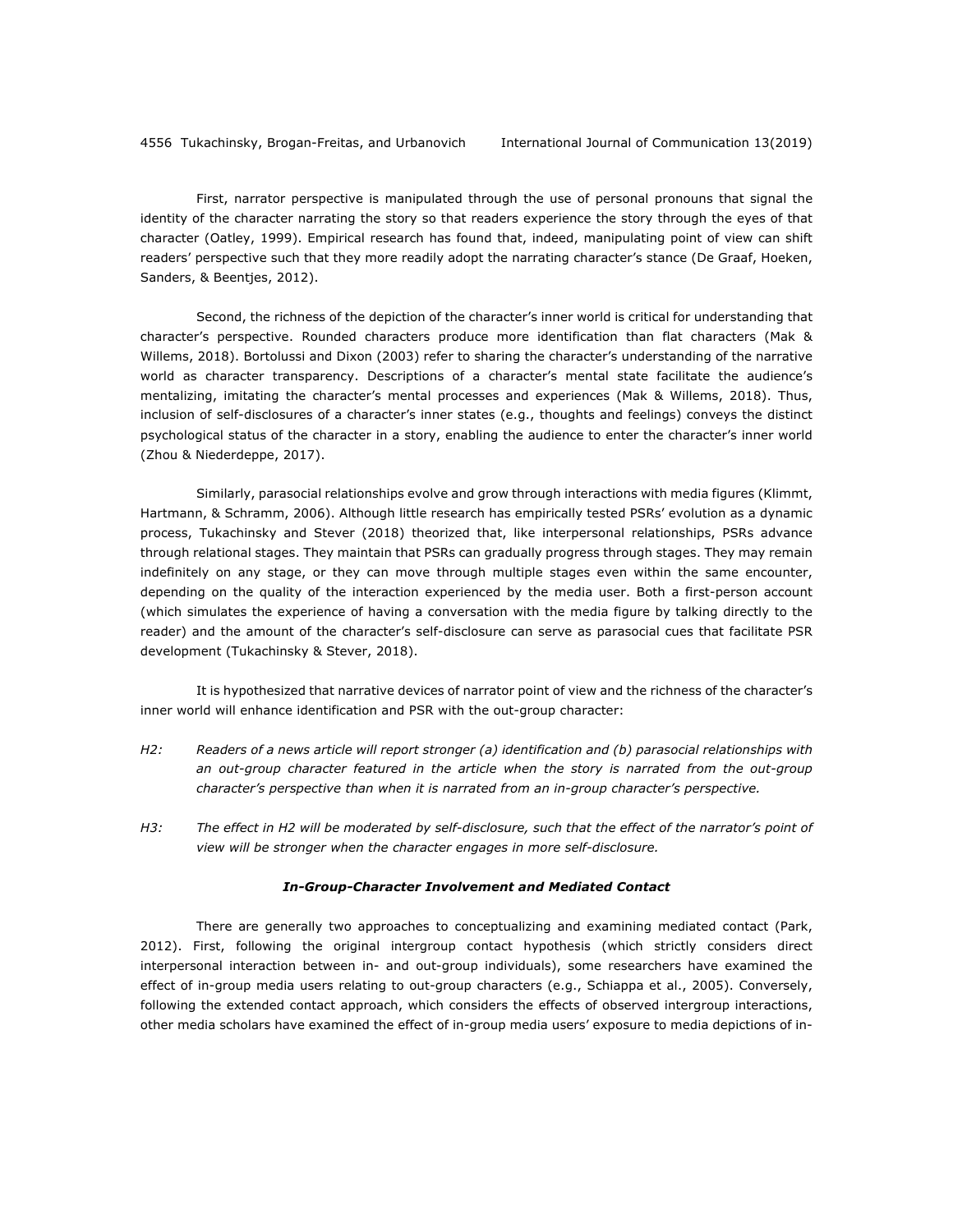group characters interacting with out-group characters (e.g., Joyce & Harwood, 2014). Character identification and parasocial relationships have been hypothesized to underlie both the direct and the extended mediated contact processes.

Specifically, Park (2012) proposed three models of mediated contact effects. First, individuals can engage in positive PSRs with out-group characters but not directly identify with them (model A). Alternatively, media consumers might identify (model B) or form PSRs (model C) with an in-group character who interacts with an out-group character. In turn, identification or a PSR with the in-group character constitutes a channel through which audience members make contact with an out-group character. The ingroup character models positive intergroup relationships, subsequently influencing attitudes toward and perceptions of the out-group and its attributes outside the mediated context.

This notion presents an alternative approach to mediated contact by using in-group characters as a bridge between the audience and an out-group character. Onscreen depictions of an in-group character who models a positive and cooperative relationship with an out-group member enables media consumers to vicariously engage with the out-group through their connection with the in-group character. Thus, while the classic parasocial contact hypothesis (e.g., Schiappa et al., 2005) stresses the importance of PSRs and identification with the out-group character, Park's extended mediated contact models B and C assume that it is engagement with the in-group character rather than the out-group character that promotes the desirable intergroup effects.

Scant research has considered the effect of in-group character relationship on intergroup relationships. In a correlational study, Ortiz and Harwood (2007) examined the effect of in-group character identification on attitudes toward an out-group in the context of racial and sexual minorities. They found that identification with the in-group character was associated with more favorable out-group attitudes in the case of the heterosexual-gay intergroup contact, but not in White-Black contact. However, it is possible that the ambivalent quality of the intergroup interactions between White and Black characters in the TV show specific to that study led to the discrepant results. More recent studies that manipulate exposure to narratives specifically crafted to promote positive relationships with Muslims reveal theory-consistent results. Specifically, identification with an in-group character engaged in a positive relationship with an outgroup character predicts greater liking of the out-group character (Moyer-Gusé, Dale, & Ortiz, 2018). Importantly, identification with the in-group character amplifies the effect of the valence of the intergroup interaction featured in the narrative. Thus, negative mediated intergroup interactions can exacerbate media users' prejudice to the extent that they identify with the in-group character (Joyce & Harwood, 2014).

Collectively, these studies suggest that it is critical to consider not only representations of the outgroup but also the depiction of the in-group characters and examine their joint role in facilitating mediated contact. However, previous studies on in-group character identification did not control for media users' involvement with the out-group characters. Thus, to our knowledge, there has been no direct comparison or test of Park's models, and it remains largely unknown whether engagement with the in-group character truly drives the documented effects or whether engagement with the out-group character could be a better, more proximal predictor of media exposure outcomes. Put differently, while identification with the in-group character was found to be a predictor of the mediated contact effect (e.g., Ortiz & Harwood, 2007), it is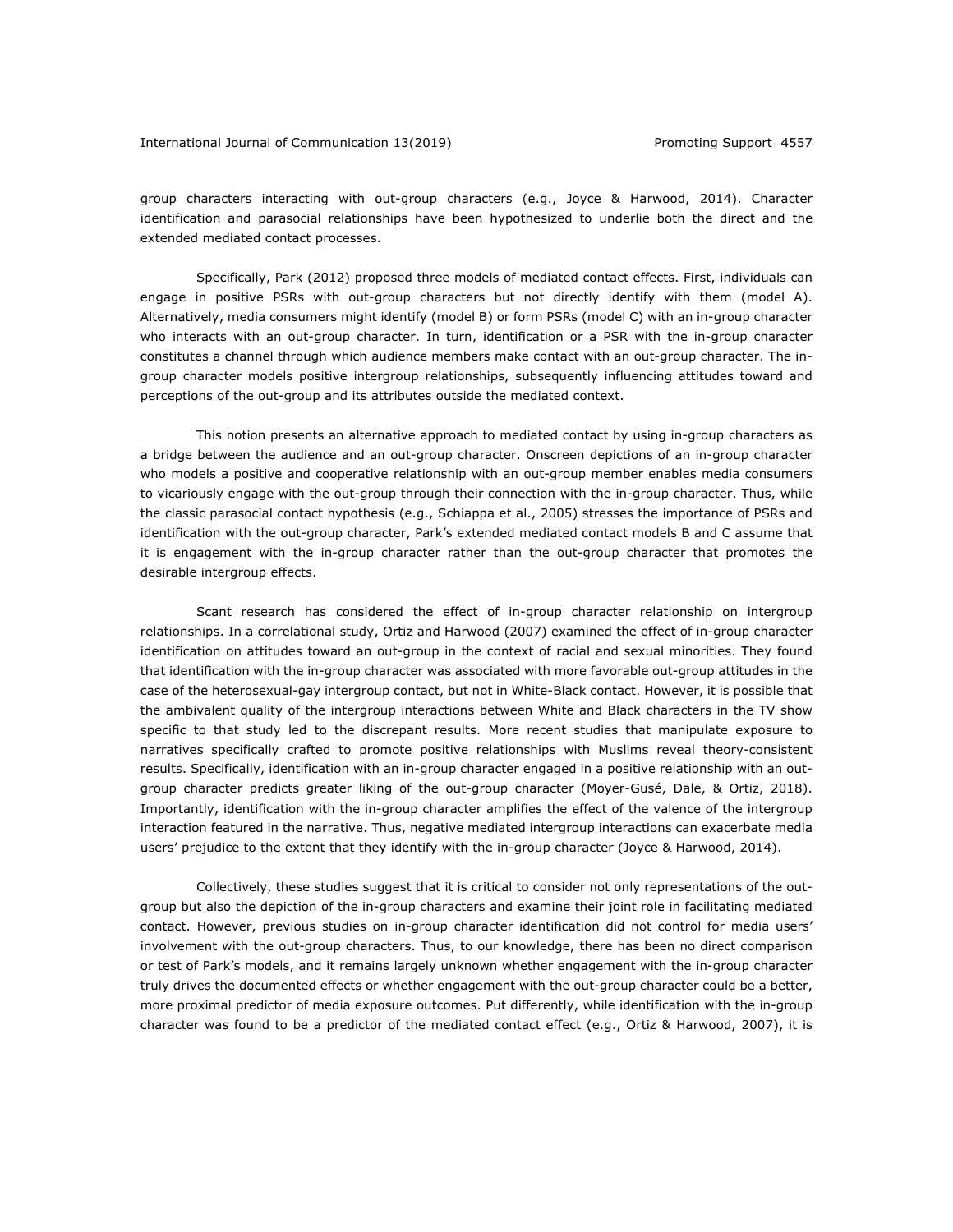possible that in-group character identification is merely a proxy for engagement with the media content overall (as identification with one protagonist is likely to be correlated with identification with the other characters). It is not inconceivable that the relationship between out-group identification and out-group attitudes is a spurious one, with in-group character identification truly driving these effects.

The current study offers a novel approach to investigating the possible mechanism of the mediated contact effect. First, we offer a unique comparison of the effect of directly relating to the out-group character with the effect of relating to the in-group character in predicting support for out-group-centered social policies. Second, the study adds clarity to the understanding of the specific type of involvement that underlies this effect. Whereas previous research (Joyce & Harwood, 2014; Moyer-Gusé et al., 2018; Ortiz & Harwood, 2007) has used identification as the vehicle of mediated contact effects, Park (2012) assumes that PSRs can also serve a role in this process. In the current study, we compare both involvement types and pose the following research question:

*RQ1: Which type of involvement (parasocial relationship or identification) and with which character (ingroup or out-group) is most influential in promoting support for public health policies?*

#### **The Study Context**

This study explores the hypotheses and the research question in the context of support for policies assisting individuals struggling with opioid addiction. The opioid crisis in the United States has quickly become one of the most profound public health crises in the nation's history. Yet individuals struggling with the addiction face negative social stigma (Kennedy-Hendricks et al., 2017). A large portion of the population considers addiction to be a behavioral failing; 44% of Americans believe that opioid addiction indicates a lack of willpower or discipline, while 32% uphold that opioid addiction is caused by a character defect or bad parenting (Associated Press-NORC Center for Public Affairs Research, 2017). These stigmas are particularly harmful because they are associated with opposition to spending on providing treatment to affected individuals (Matheson et al., 2014) and lead to punitive attitudes rather than support for public health policies that could curb the opioid epidemic (Kennedy-Hendricks et al., 2017; McGinty et al., 2018).

#### **Method**

A 2 (narrator perspective: in-group/out-group)  $\times$  2 (amount of self-disclosure: high/low) experimental design was employed. Data for the study were collected in accordance with the Institutional Review Board approval granted by the researchers' institution. Members of the general public who were U.S. residents age 18 or older were recruited through Amazon's Mechanical Turk and paid \$0.50. After indicating their consent, participants were randomly placed into one of the experimental conditions. Participants then read the stimulus article and completed a questionnaire containing theory-pertinent measures, demographic questions, and data quality checks.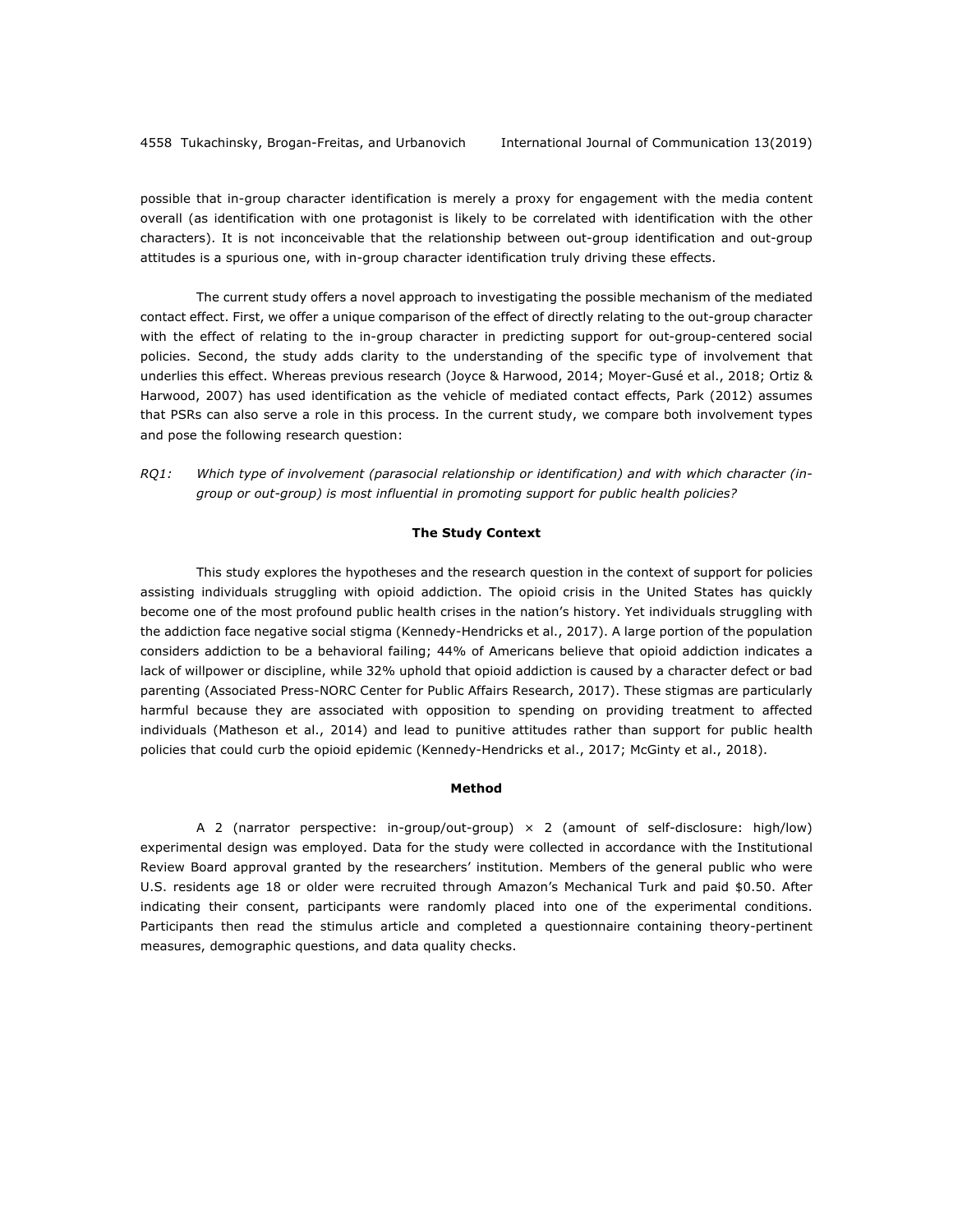#### *Sample*

A total of 409 individuals completed the survey. Since the study was concerned with opioid misuse as an in-group/out-group characteristic, participants were asked about their own history of opioid misuse, resulting in the exclusion of 47 respondents. Next, to ensure data quality, we eliminated responses from 159 participants who failed attention check questions that instructed them to select a response option and/or those who did not spend at least 90 seconds on the stimulus page (based on reading time during a pilot study).

The final sample comprised 203 participants (*n*in-group low self-disclosure = 56, *n*in-group high self-disclosure = 48, *n*out-group low self-disclosure = 49, *n*out-group high self-disclosure = 50). Table 1 presents the demographic characteristics of the study participants alongside U.S. census data for comparison. As can be gleaned from the table, although the sample for this study is diverse, it tends to be more educated, is more homogeneous in terms of income, and underrepresents Latinos and African Americans in comparison to the general population.

|                                     | Sample           | U.S. Census |
|-------------------------------------|------------------|-------------|
|                                     | $(N = 203)$      | 2017        |
| Age $(M)$                           | 36.9             | 37.8        |
| Sex (% female)                      | 42.9             | 50.8        |
| Ethnicity/race (%)                  |                  |             |
| African American/Black              | 8.9              | 12.7        |
| American Indian/Alaskan Native      | 0.5              | 0.8         |
| Asian or Asian American             | 5.9              | 5.4         |
| Native Hawaiian/Pacific Islander    | 0.5              | 0.2         |
| White                               | 77.8             | 73.0        |
| Hispanic/Latino                     | 4.9 <sup>a</sup> | 17.6        |
| Educational attainment (%)          |                  |             |
| High school incomplete              | 0.0              | 12.6        |
| High school graduate/GED            | 7.9              | 27.3        |
| Some college                        | 32.0             | 29.1        |
| Four-year college/bachelor's degree | 41.9             | 19.1        |
| Some postgraduate/professional      | 2.5              |             |
| Postgraduate/professional degree    | 15.8             | 11.8        |
| Annual pretax household income (%)  |                  |             |
| Less than \$10,000                  | 3.0              | 6.7         |
| \$10,000 to less than \$50,000      | 40.6             | 37.1        |
| \$50,000 to less than \$75,000      | 24.4             | 17.7        |
| \$75,000 to less than \$100,000     | 15.3             | 12.3        |
| \$100,000 or more                   | 16.7             | 26.2        |

| Table 1. Sample Demographic Characteristics Compared With U.S. Census Data. |
|-----------------------------------------------------------------------------|
|-----------------------------------------------------------------------------|

<sup>a</sup> The remaining 1.5% of respondents chose "Other" or did not respond to the question.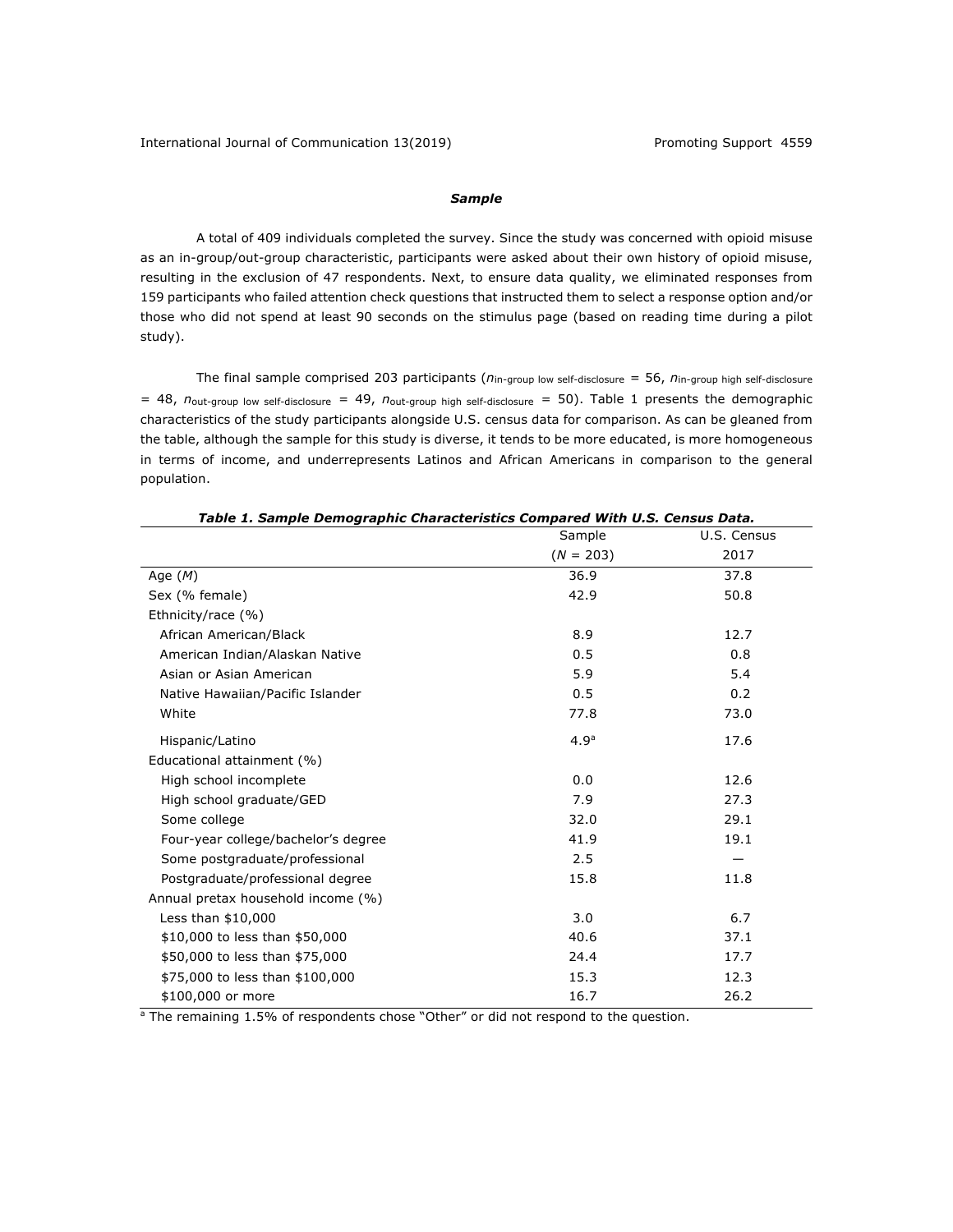#### *Stimuli*

Study participants read a magazine story modeled after real articles on the subject matter and it was designed to appear to be published in *Time* magazine. The article shared the story of a young man who became addicted to opioids after being prescribed them following an injury (i.e., outgroup member) and his best friend (i.e., ingroup member). All versions of the article depicted the intergroup relationship as positive and cooperative and stressed that the out-group character's experiences were typical of individuals with opioid addiction. Four versions of the article were created to manipulate the narrator's perspective and disclosure. The effectiveness of the manipulations was established using a pilot study of Mechanical Turk workers who did not participate in the main study (*N* = 79) after one participant was dropped after skipping the stimulus page (*M* age = 33.20, *SD* = 11.98, 53% female, 66% White, 14% Asian American, 10% Latino, 8% African American, 2% other).

#### *Perspective*

The story was narrated in the first-person from either the out-group's perspective (by the individual struggling with the addiction) or from the in-group's perspective (by his best friend who supports him on his journey toward recovery). In the pilot study, all (100%) participants correctly identified the narrating character.

#### *Self-Disclosure*

Disclosure level was manipulated by either including or omitting a description of the narrating character's inner state at various points in the narrative (e.g., "My stomach dropped and my mind began to race"). In other words, all versions of the story describe the same events, but the depiction varied both in the point of view from which the story is told and the extent to which the narrator's (either ingroup or out-group character's) thoughts and feelings about these events are explicated. For example, the high self-disclosure conditions include the narrator's statement: "I was terrified. The same thought kept running through my mind—I had never imagined that my life [my friend's life] would come to this point." This statement was not included in the low self-disclosure condition, which only reported the events without divulging the character's emotions and thoughts about them.

To ensure the integrity of the manipulation, a pilot study was conducted in which participants were asked to rate on a 7-point scale (ranging from *not at all* to *very much*) the extent to which the narrator shared his thoughts and feelings about what happens in the story. Compared with participants in low self-disclosure conditions, participants in high self-disclosure conditions indicated that the author reveals significantly more of his thoughts ( $M_{\text{in-group}}$  low = 3.17, *SD* = 1.82 vs.  $M_{\text{in-group}}$  high = 6.26, *SD* = 0.73, *M*out-group low = 4.32, *SD* = 1.97, vs. *M*out-group high = 6.14, *SD* = 0.85), *F*(3, 73) = 20.50, *p <* .001, η<sup>2</sup> =.402, and feelings (*M*in-group low = 3.61, *SD* = 2.17 vs. *M*in-group high = 6.53, *SD* = 0.61, *M*out-group low = 4.47, *SD* = 1.93, vs. *M*out-group high = 5.95, *SD* = 1.07), *F*(3, 73) = 13.87, *p <* .001, η<sup>2</sup> = .310. Post hoc Bonferroni tests reveal that all the contrasts between the high and low manipulation conditions were significant at *p <* .001, while none of the contrasts between narrator conditions with the same level of disclosure were significantly different from each other. This indicates that the disclosure condition was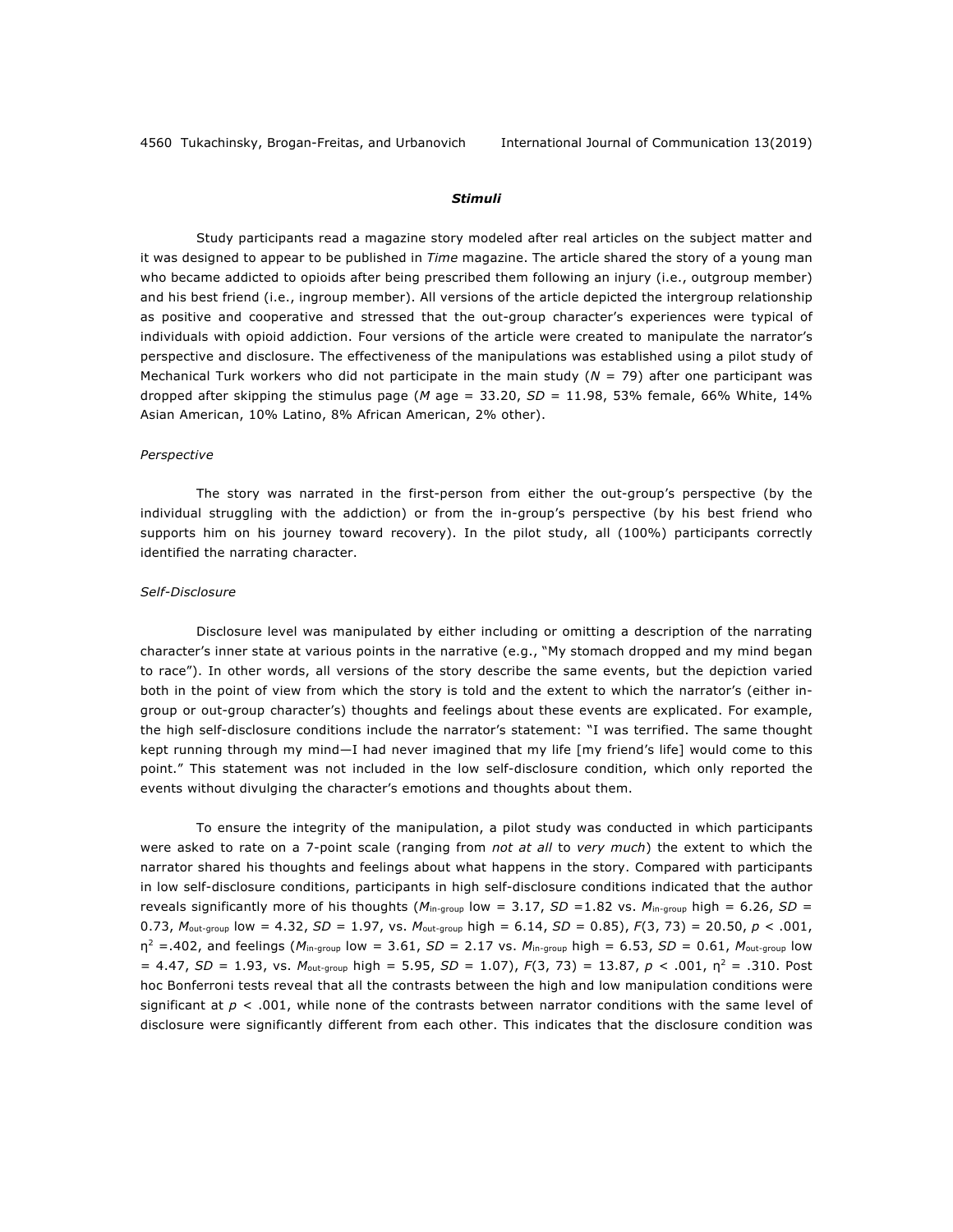effective and was independent of the manipulation of the narrator's perspective. Importantly, this manipulation did not affect the clarity of the narrative; across conditions, participants rated the story to be very clearly written (*M*in-group low = 6.83, *SD* = 0.38 vs. *M*in-group high = 6.68, *SD* = 0.58, *M*out-group low  $= 6.74$ , *SD*  $= 0.56$ , vs. *M*<sub>out-group high  $= 6.90$ , *SD*  $= 0.44$ ),  $F(3, 73) = 0.76$ ,  $p = .51$ ,  $p^2 = .001$ .</sub>

#### *Measures*

All the variables were measured on a 7-point Likert-type scale ranging from 1 (*strongly disagree*) to 7 (*strongly agree*).

#### *Parasocial Relationships*

Participants were asked to report their PSRs with the in-group and the out-group character using a short version of Hartmann et al.'s (2008) positive PSRs scale. Five items that are less relevant to a one-time exposure were dropped from the original scale (e.g., "I think about my favorite racing driver even when he is not on TV"). The remaining eight items included statements such as, "The character makes me feel as comfortable as when I am with friends" (Cronbach's α<sub>in-group</sub> = .91, Cronbach's α<sub>out-group</sub> = .92).

#### *Identification*

Identification with the in-group and the out-group character was assessed using a shortened version of Cohen's (2001) identification scale. Two items from the original scale that were later criticized for tapping into transportation rather than identification (Tal-Or & Cohen, 2016) were excluded, leaving eight items, such as, "While reading the article I could feel the emotions the character felt" (Cronbach's αin-group *=* .91, Cronbach's αout-group *=* .91).

#### *Support for Opioid Addiction–Related Public Health Policies*

Participants were asked to indicate the extent to which they favored or opposed implementation of five policies to assist individuals struggling with opioid addiction. The specific policies have been listed because they speak directly to the experiences of the out-group character in the narrative and ostensibly would have assisted that character's recovery: "mandating health insurance providers to cover in-patient treatment for opioid addiction," "increasing regulation of quality of care in opioid addiction treatment facilities," "tax-funded programs to educate physicians regarding opioid medications and their risks for abuse," "tax-funded programs to educate patients regarding opioid medications and their risks for abuse," and "tax-funded pain and addiction specialist consultation to patients who are prescribed opioids" (Cronbach's α = .83).

#### *Control Variables*

Participants were asked to indicate whether they had personal experiences with opioid misuse as well as whether they had personal contact with anyone who was addicted to or had misused opioids. Participants who reported having personal contact with someone misusing opioids (39.4% of the sample) were prompted to rate the degree of closeness of the relationship with that person on a scale from 1 to 5. Direct contact was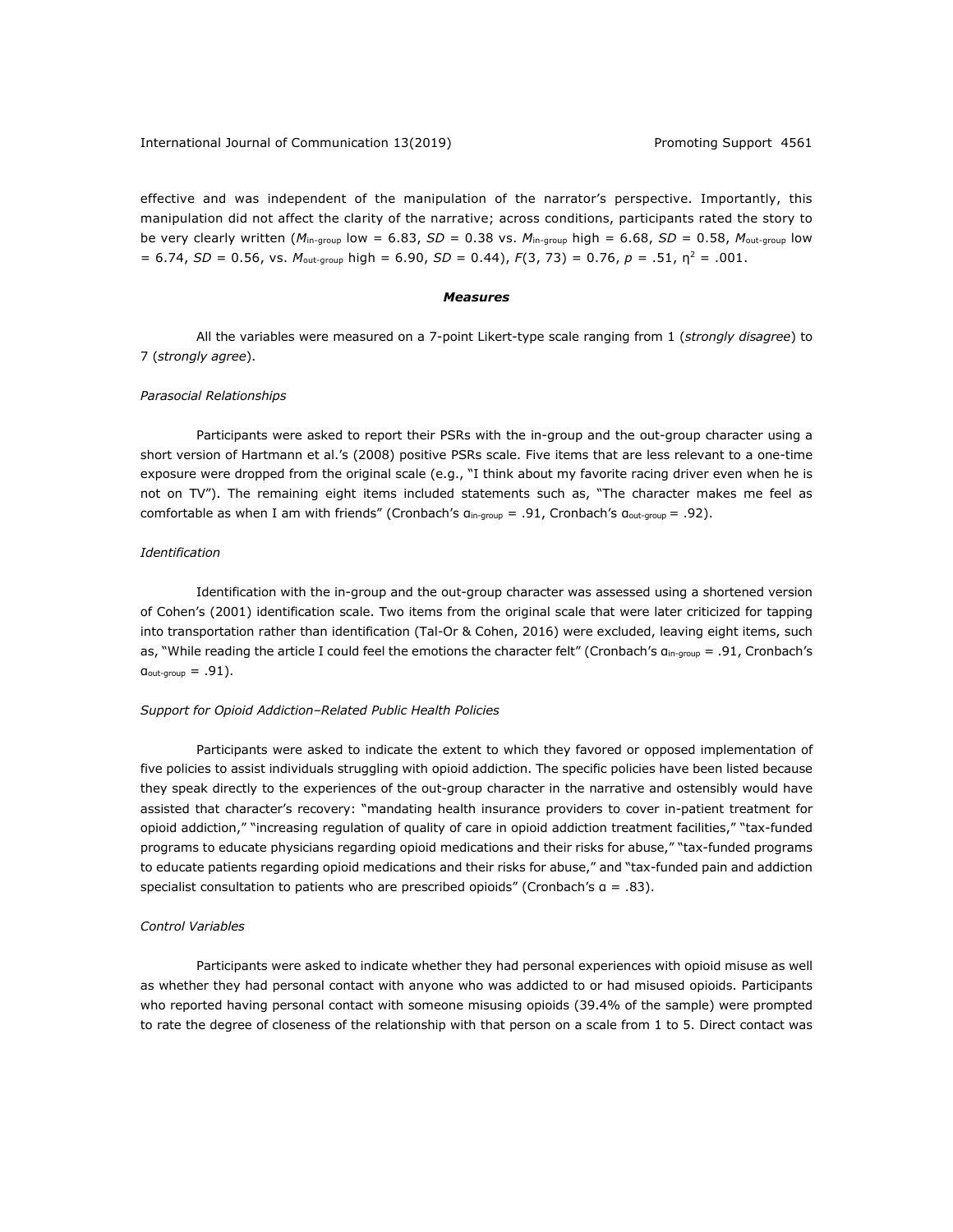then recoded into a single measure ranging from 0 (*no direct contact*) to 5 (*very close relationship*). When asked to identify their political leaning on a scale from 1 (*strong Democrat*) to 7 (*strong Republican*) (adapted from Levin, Van Laar, & Sidanius, 2003), responses averaged 3.74 (*SD* = 1.78). Finally, participants reported demographic information including their age, ethnicity, gender, educational attainment, and household income.

#### *Analysis Strategy*

First, to test the in-group favoritism hypothesis (H1), a series of paired *t* tests were used to compare readers' involvement with the in-group and with the out-group character. The paired *t* test (comparing characters) was conducted twice—once for PSRs and once for identification. Next, analysis of covariance was used to examine the main effect of narrator perspective (H2a, H2b) and its interaction with disclosure (H3) on out-group character PSR and identification. Narrator condition (in-group/out-group) and disclosure conditions (low/high) were used as fixed factors. Sex and race (dummy-coded as White/racial minority) were entered as random factors. All other control demographic variables (political identification, age, income, and extent of interpersonal contact with individuals who misused opioid) were continuous variables and thus were entered as covariates. Finally, to examine the effect of the two involvement types (PSR and identification) with ingroup/out-group characters, a multiple linear regression was conducted. The demographic control variables were entered into the first block. The second block included the in-group identification and in-group PSR, and the third block included out-group identification and out-group PSR.

#### **Results**

#### *In-Group Favoritism*

H1 posits that readers will report stronger identification and PSRs with the in-group character than with the out-group character. Results of paired *t* tests support this hypothesis. Across conditions, readers report higher levels of identification with the in-group character (*M* = 5.23, *SD* = 0.98) than with the out-group character (*M* = 4.86, *SD* = 1.21), *t*(202) = 5.41, *p <* .001. Similarly, readers expressed higher PSRs with the in-group character ( $M = 4.69$ ,  $SD = 1.23$ ) than with the out-group character ( $M = 4.14$ ,  $SD = 1.31$ ),  $t(202) =$ 7.09, *p <* .001.

#### *The Effect of Narrator Perspective and Self-Disclosure on Out-Group Character Identification*

Narrator perspective had a significant main effect on identification with the out-group character, *F*(1, 189) = 8.93,  $p < .01$ ,  $\eta^2 = .05$ , such that participants who were exposed to the narrative told from the outgroup character's perspective reported stronger identification with the out-group character (*M* = 5.11, *SE* = 0.13) than those who were exposed to the in-group narrative perspective ( $M = 4.59$ ,  $SE = 0.14$ ). Thus, H2a was supported. This effect, however, was not moderated by amount of self-disclosure,  $F(1, 189) = 0.46$ ,  $p =$ .56,  $\eta^2$  = .003, contrary to the prediction in H3.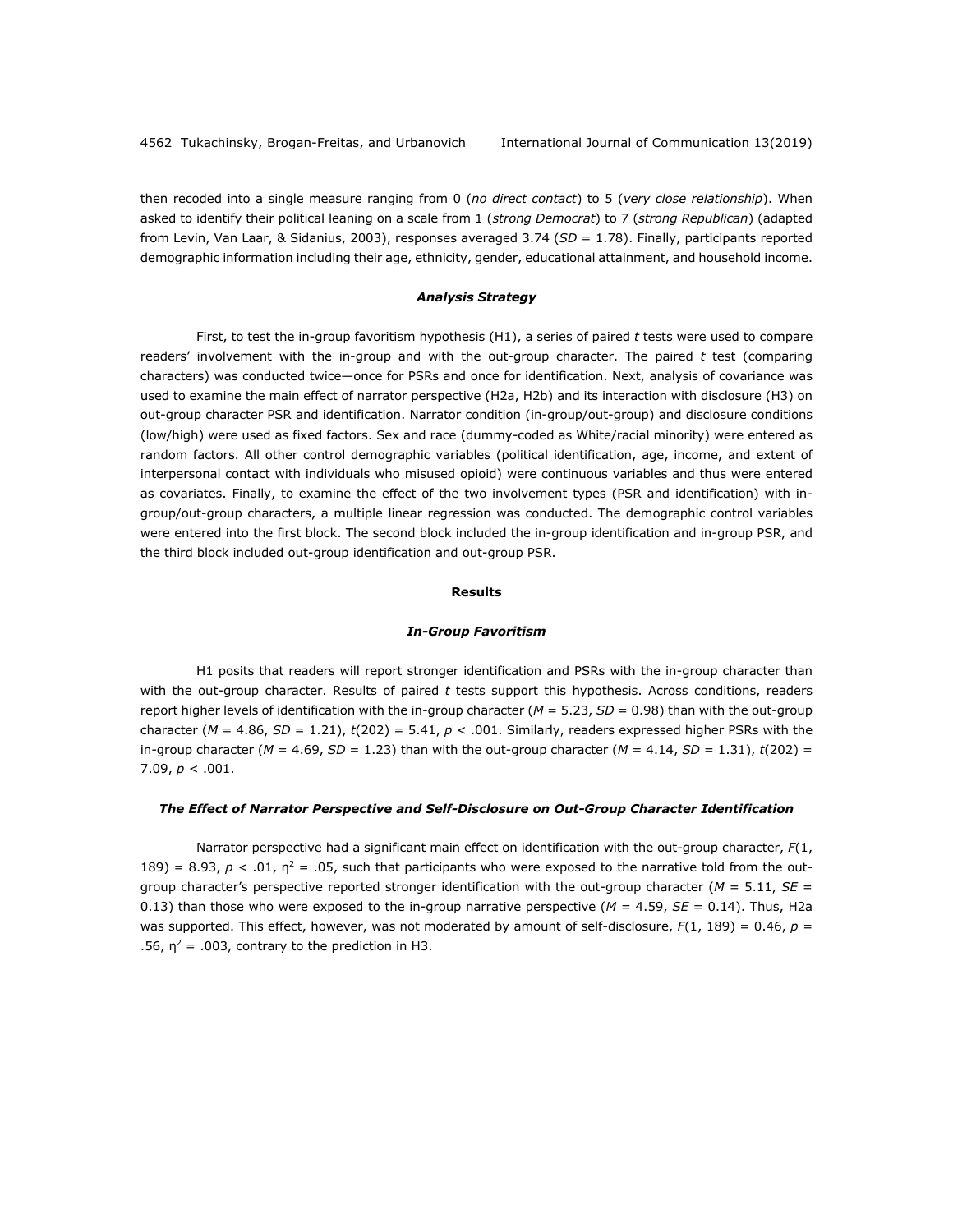#### *The Effect of Narrator Perspective and Self-Disclosure on Out-Group Character PSR*

A similar pattern emerged for predicting PSRs with the out-group character. Narrating the story from the out-group character's perspective significantly increased PSRs with the out-group character, *F*(1, 189) = 8.59,  $p < .05$ ,  $p^2 = .03$ , *M* in-group condition = 3.92, *SE* = 0.15 vs. *M* out-group condition = 4.34, *SE* = 0.14. However, once again, contrary to the prediction in H3, there was no interaction between self-disclosure and the narrator's perspective,  $F(1, 189) = 0.001$ ,  $p = .97$ ,  $p^2 < .001$ .

#### *Effect of Involvement on Support for Public Health Policies*

RQ1 asked about the type of involvement (PSR or identification) and character (in-group or outgroup) that is most influential in promoting support for public health policies. Table 2 presents the standardized regression coefficients predicting support for policies as a function of demographics, PSRs, and identification with the in-group and out-group character.

|                                         | β        |  |
|-----------------------------------------|----------|--|
| Step 1: Control variables               |          |  |
| Sex (male $= 1$ )                       | .07      |  |
| Age                                     | $-.02$   |  |
| Race (White $= 1$ )                     | $-.04$   |  |
| Political leaning <sup>a</sup>          | $-.34**$ |  |
| Education                               | .02      |  |
| Income                                  | .04      |  |
| Direct contact <sup>b</sup>             | $.16*$   |  |
| F(7, 192)                               | $5.56**$ |  |
| Adjusted $R^2$                          | .14      |  |
| Step 2: In-group character involvement  |          |  |
| In-group identification                 | $.20*$   |  |
| In-group parasocial relationship        | .14      |  |
| F(9, 190)                               | $7.53**$ |  |
| Adjusted $R^2$                          | .23      |  |
| $F(2) \Delta R^2$                       | 12.20**  |  |
| Step 3: Out-group character involvement |          |  |
| Out-group identification                | $-.01$   |  |
| Out-group parasocial relationship       | .08      |  |
| F(11, 188)                              | $6.19**$ |  |
| Adjusted $R^2$                          | .14      |  |
| $F(2) \Delta R^2$                       | .37      |  |

*Table 2. Hierarchical Multiple Regression Analyses Predicting Support for Public Health Policies.*

a Measured on a scale from 1 (*strong Democrat*) to 7 (*strong Republican*).

b Measured on a scale from 0 (*no contact*) to 6 (*very close contact*).

*\* p* < .05. \*\* *p* < .001.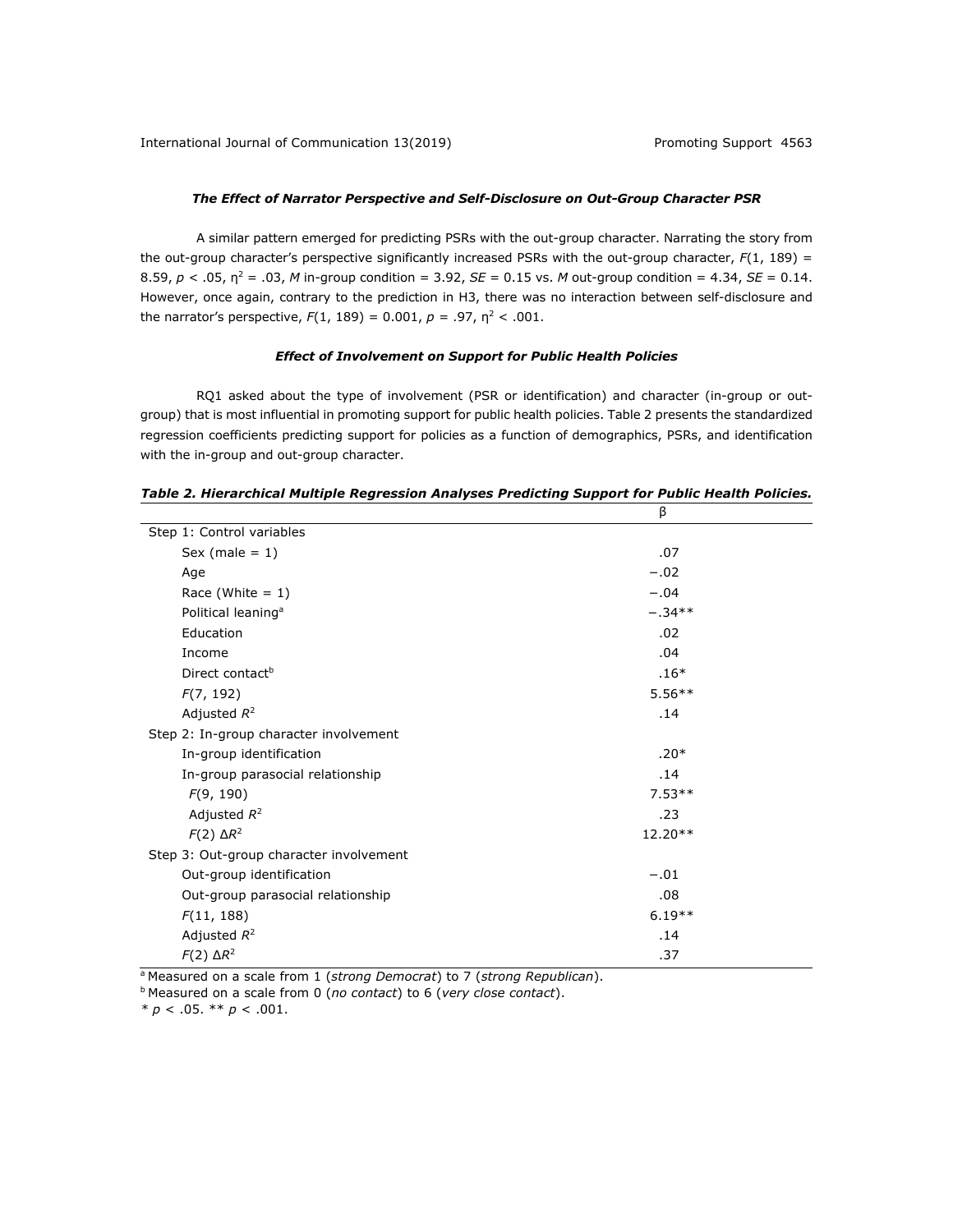As can be seen from the table, political leaning and direct contact are the only control variables that predict support for public health policies. The addition of involvement with the in-group character significantly increases the variance explained by the model, with identification serving as the sole significant predictor. However, inclusion of involvement with the out-group character makes no significant contribution to the model. Taken together to answer RQ1, only identification with the in-group character promotes more favorable attitudes toward policies supporting the out-group.

#### **Discussion**

This study explores the mediated contact effect on support for public health policies. First, the study demonstrates an in-group favoritism tendency, as media users are found to be less inclined to relate to out-group characters. In other words, the process that is supposed to underlie the effects of mediated contact is undermined by the intergroup dynamic that the parasocial contact seeks to combat in the first place. The study then tests two strategies for reverting this tendency. In line with past research on narrator perspective (De Graaf et al., 2012), the current study finds that presenting the story from the point of view of the out-group indeed enhances identification with that character.

However, contrary to the expectation, the richness of the character's inner world, including sharing his thoughts and feelings, does not enhance this effect. It is curious why such self-disclosure did not enhance identification. Perhaps the answer lies in the valence of the information that was revealed by the character. Past research has identified the character's virtue and moral standing as important predictors of identification (Cohen, Tal-Or, & Mazor-Tregerman, 2015; Tal-Or & Cohen, 2010). However, in our study, the actions of the out-group character were not particularly positive. The narrative described the out-group character having a violent outburst toward his friend and using dishonest means to obtain drugs. Reflecting on these negative events, even as they provide the character's side of the story, could lead the audience to develop an even more negative disposition toward the character, hindering the effect of self-disclosure. Deeper understanding of the character's inner experiences promotes identification, but dwelling on the negative aspects of the character's persona pushes the reader away from that character. It is likely that the study found no effect of self-disclosure because these two opposing forces canceled each other out.

This study's second objective was to examine whether the mediated contact effect operates through relating directly with the out-group character or whether the effect occurs through engagement with an ingroup character that models the intergroup contact in the media. Interestingly, only identification with the in-group character, but not involvement with the out-group character, was significantly associated with support for public health policies. This finding implies that (at least in some cases) media users do not change their attitudes on policies as a result of putting themselves in the out-group member's shoes and feeling empathy toward the out-group character—nor are they necessarily persuaded by expanding their social network through parasocial relationships. Rather, the results are consistent with the theorization that media users adopt the perspective of the in-group and change their beliefs to be consistent with the position advocated by that character in defense of the out-group. In other words, audience members identify with the in-group that is kind toward and supportive of the out-group character rather than an in-group that feels the out-group's pain directly. These findings follow the social learning theory approach (Bandura, 1999, 2009) to mediated contact, suggesting that modeling of intergroup relationships, rather than elicitation of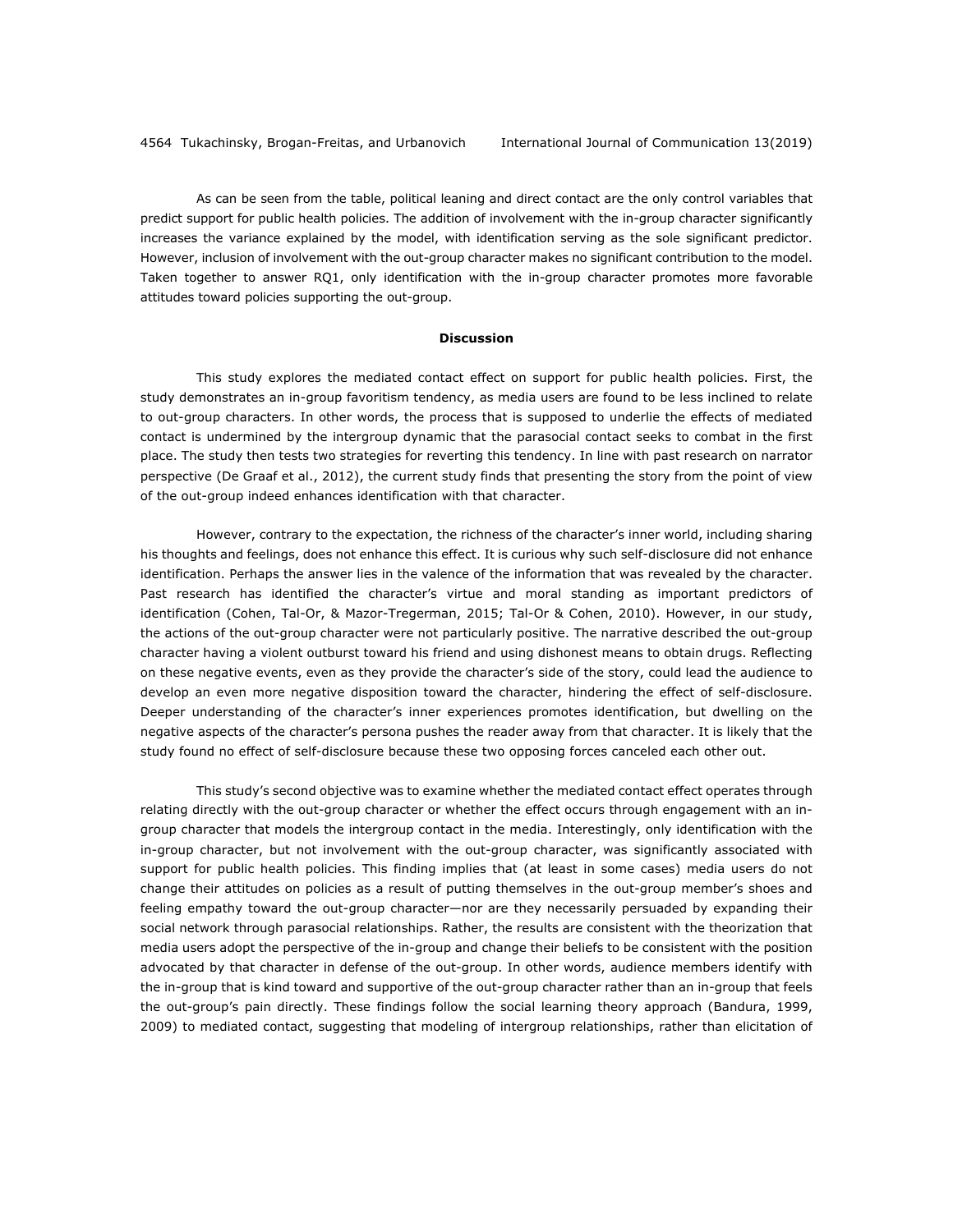intergroup empathy, is key to attitude change. To our knowledge, the current research is the first to include all four measures discussed in Park's (2012) models in a single study and to compare their relative effect on mediated contact. Importantly, this study's findings affirm the intuitive choice made by previous studies to focus specifically on in-group identification (Joyce & Harwood, 2014; Moyer-Gusé et al., 2018; Ortiz & Harwood, 2007), offering empirical support for this direction in future mediated contact research.

#### *Practical Implications*

The findings of this research inform ways that media messages can be designed to enhance the mediated contact effect. Journalism researchers and advocacy groups maintain the importance of media offering a platform for voices of marginalized individuals, particularly those with a stigmatized medical condition (e.g., Whitley & Berry, 2013). Indeed, including direct quotes of an individual increases the audience's understanding of that person's firsthand experience (Aust & Zillmann, 1996; Zillmann, 2000). In line with this argument, the results of the present study suggest that if elicitation of an empathetic response is desirable, the use of first-person narration is an effective way to do so.

However, if the objective is to move beyond empathy to promote social justice and public policies, this approach is not necessarily effective. It may be more important to offer media users an in-group member character to relate to who models positive contact with the out-group. It appears that the use of in-group characters as a bridge between the audience and the out-group is of paramount importance, particularly when the out-group's behavior is stigmatized and is viewed as undesirable. In the current study, it seems that the antisocial behavior of the out-group character created a negative response in media users. Nonetheless, they were able to overcome this prejudice and support the social policies to assist the outgroup because of their identification with an in-group character who modeled supportive actions to assist his out-group friend.

#### *Limitations and Future Directions*

This study provides a first comparison between various modes of character involvement with ingroup and out-group members to promote support for social policies benefiting the out-group. Like many communication experiments, ours is limited to the use of a single stimulus, exploring the hypotheses and questions in one particular context. It is important to replicate these findings in various contexts to increase the generalizability of the results and to further explore their boundary conditions.

First, we used a single exposure to a written text. However, parasocial relationships have been generally understudied in the context of print stimuli (Liebers & Schramm, 2019), and most of the mediated contact literature involves research on film and television messages. It is conceivable that PSRs evolve differently across modalities because of the availability of different parasocial cues and mental simulation processes. However, the question of how involvement operates with characters in written and audiovisual messages is gravely understudied and will be important for advancing the field.

Second, PSRs, like interpersonal relationships, develop over time and over the course of repeated interactions with the media figure (Klimmt et al., 2006). Unfortunately, little empirical research has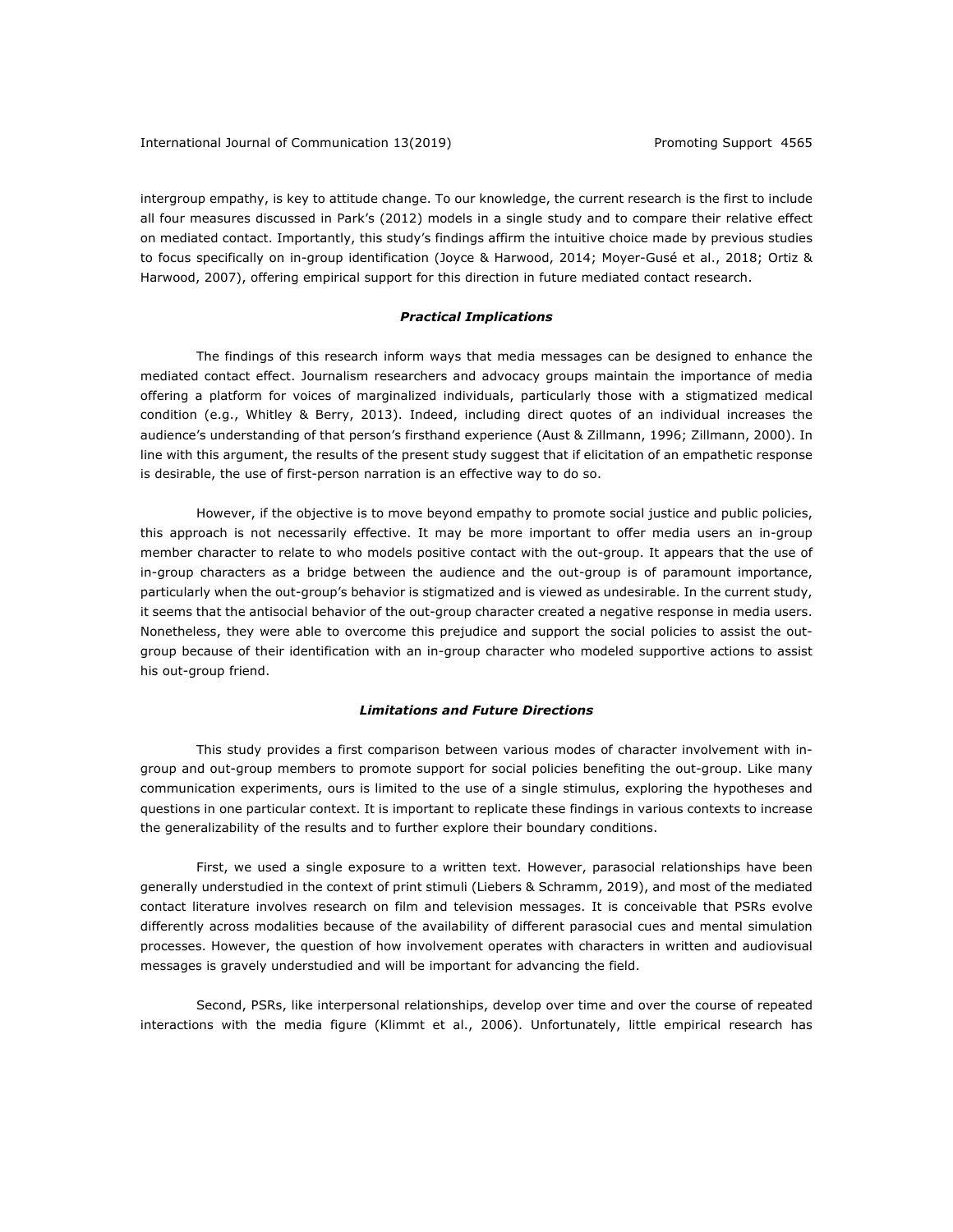considered PSR evolution. Although it has been hypothesized that parasocial contact effects occur when PSRs are relatively mature (Tukachinsky & Stever, 2018), it remains unknown how long it takes for audiences to develop sufficient PSRs. In the current study, participants read only a single text, which might have not allowed them to reach sufficiently high levels of PSR to produce the effect. The study does find effects of character identification, which occurs while reading the story. However, it is possible that longterm, repeated exposure (e.g., reading a series of blog posts over time) is warranted to produce PSR effects. Future research that considers this question will make a tremendous contribution to the field's understanding of PSR theory in general and mediated contact in particular.

Additionally, it is important to consider the group membership type. The current study uniquely used a stigmatized medical condition as a group membership, whereas past studies on mediated contact that examined in-group identification considered racial, religious, and sexual group memberships. Replications with other health-based group membership would be helpful in understanding support for health policy as an intergroup process. Moreover, although the results of the current study and research on other intergroup contexts appear to converge, it is also important to consider circumstances under which it is possible for the varying group contexts to produce different effects. For example, compared to stigmatized health conditions such as addiction or an HIV diagnosis, sexual identity and race are stable group membership characteristics. It is possible that the transient nature of the medical in-group can have a unique effect on how mediated contact through an in-group character operates.

This study's results are based on a relatively diverse but nonrepresentative sample. A larger and more varied sample could be used in the future to examine whether mediated contact is particularly important in the absence of opportunities for intergroup contact in one's close environment. For instance, Bond and Compton (2015) found that, whereas exposure to televised gay characters increased support for gay equality among viewers with little to no direct contact, the effect was not significant for viewers who had three or more gay friends or family members. Similarly, it is possible that modeling of intergroup relationships is only important for those who do not have such models in their actual environment or for those who are surrounded by negative in-group role models. Most studies that consider both direct and mediated contact (albeit not always an interaction between them) do so in the context of stereotypical media representations that have negative effects on intergroup attitudes, while interpersonal contact leads to more harmonious intergroup beliefs (e.g., Saleem et al., 2016; Tan, Fujioka, & Lucht, 1997). It is, therefore, valuable to understand whether media-based modeling of an identification-provoking in-group who is engaged in intergroup relationships applies to these circumstances as well. While the current study uses direct contact with the out-group as a control variable, future studies employing a larger sample with a range of direct experiences can probe the interaction between direct and mediated contact to shed light on these important questions. In all, the current study demonstrates the heuristic value of considering both in-group and out-group character involvement in parasocial contact processes and offers a road map for further exploration.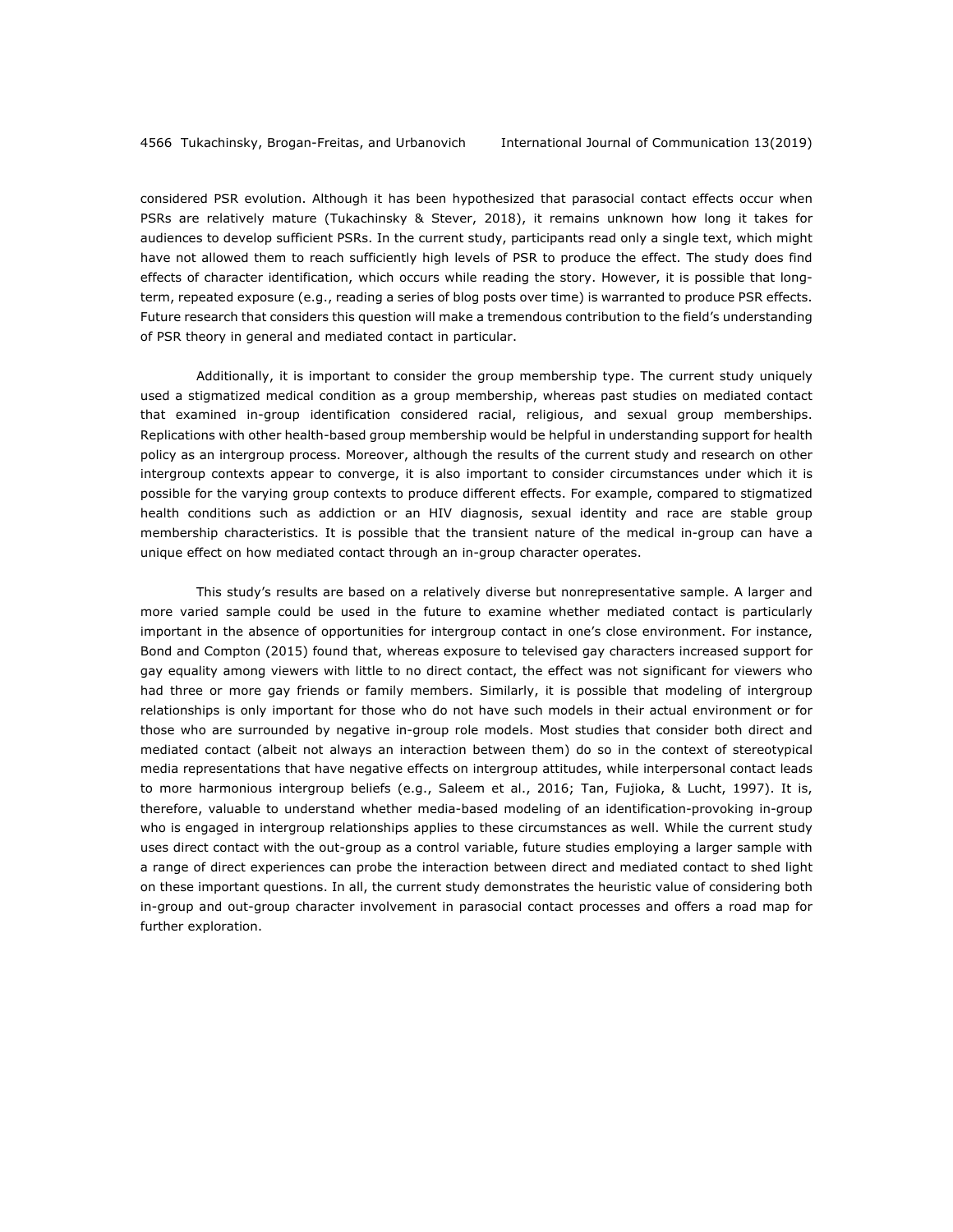#### **References**

Allport, G. W. (1954). *The nature of prejudice*. New York, NY: Addison-Wesley.

- Associated Press-NORC Center for Public Affairs Research. (2017). *Americans recognize the growing problem of opioid addiction*. Retrieved from http://www.apnorc.org/projects/Pages/HTML %20Reports/Americans-Recognize-the-Growing-Problem-of-Opioid-Addiction.aspx
- Aust, C. F., & Zillmann, D. (1996). Effects of victim exemplification in television news on viewer perception of social issues. *Journalism and Mass Communication Quarterly*, *73*(4), 787–803. doi:10.1177/107769909607300403
- Bandura, A. (1999). Social cognitive theory of personality. In D. Cervone & Y. Shoda (Eds.), *Handbook of*  personality (pp. 185-241). New York, NY: Guilford Press.
- Bandura, A. (2009). Social cognitive theory of mass communication. In J. Bryant & M. B. Oliver (Eds.), *Media effects: Advances in theory and research* (3rd ed., pp. 94–124). New York, NY: Routledge.
- Bond, B. J., & Compton, B. L. (2015). Gay on-screen: The relationship between exposure to gay characters on television and heterosexual audiences' endorsement of gay equality. *Journal of Broadcasting and Electronic Media*, *59*(4), 717–732. doi:10.1080/08838151.2015.1093485

Bortolussi, M., & Dixon, P. (2003). *Psychonarratology*. Cambridge, UK: Cambridge University Press.

- Brockman, D., & Kalla, J. (2016). Durably reducing transphobia: A field experiment on door-to-door canvassing. *Science*, *352*(6282), 220–224. doi:10.1126/science.aad9713
- Cohen, J. (2001). Defining identification: A theoretical look at the identification of audiences with media characters. *Mass Communication and Society*, *4*(3), 245–264. doi:10.1207/S15327825MCS0403\_01
- Cohen, J., Tal-Or, N., & Mazor-Tregerman, M. (2015). The tempering effect of transportation: Exploring the effects of transportation and identification during exposure to controversial two-sided narratives. *Journal of Communication, 65*(2), 237–258. doi:10.1111/jcom.12144
- Cohen, J., Weimann-Saks, D., & Mazor-Tregerman, M. (2018). Does character similarity increase identification and persuasion? *Media Psychology*, *21*(3), 506–528. doi:10.1080/15213269.2017.1302344
- De Graaf, A., Hoeken, H., Sanders, J., & Beentjes, J. W. (2012). Identification as a mechanism of narrative persuasion. *Communication Research*, *39*(6), 802–823. doi:10.1177/0093650211408594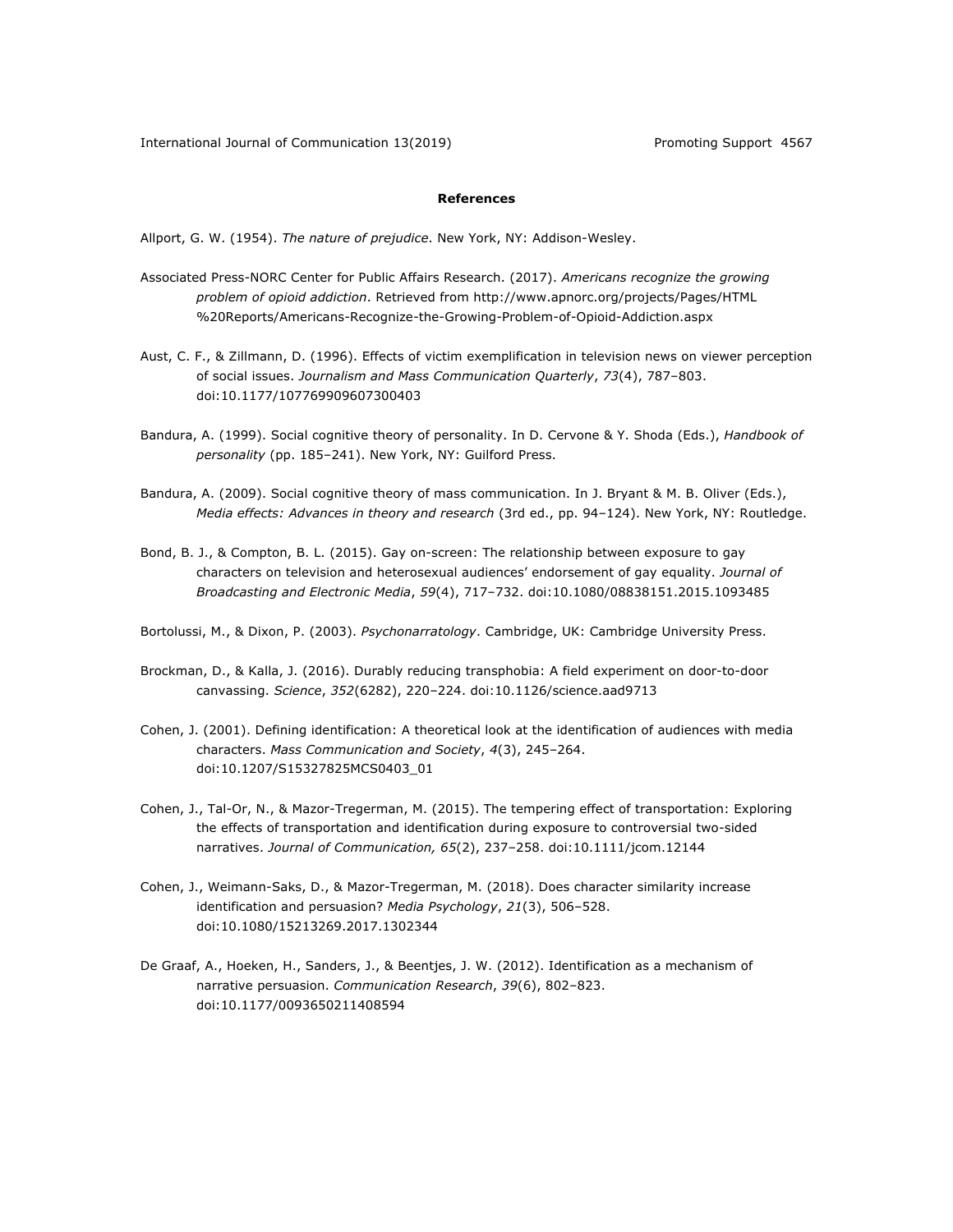- Dixon, J., Durrheim, K., Tredoux, C. G., Tropp, L. R., Clack, B., Eaton, L., & Quayle, M. (2010). Challenging the stubborn core of opposition to equality: Racial contact and policy attitudes. *Political Psychology*, *31*(6), 831–855. doi:10.1111/j.1467-9221.2010.00792.x
- Eyal, K., & Dailey, R. M. (2012). Examining relational maintenance in parasocial relationships. *Mass Communication and Society*, *15*(5), 758–781. doi:10.1080/15205436.2011.616276
- Gerbet, B., Sumser, J., & Maguire, B. T. (1991). The impact of who you know and where you live on opinions about aids and health care. *Social Science and Medicine*, *32*(6), 677–681. doi:10.1016/0277-9536(91)90146-4
- Gillig, T., & Murphy, S. (2016). Fostering support for LGBTQ youth? The effects of a gay adolescent media portrayal on young viewers. *International Journal of Communication*, *10*, 3828–3850.
- Hartmann, T., Stuke, D., & Daschmann, G. (2008). Positive parasocial relationships with drivers affect suspense in racing sport spectators. *Journal of Media Psychology*, *20*(1), 24–34. doi:10.1027/1864-1105.20.1.24
- Hartung, F., Burke, M., Hagoort, P., & Willems, R. M. (2016). Taking perspective: Personal pronouns affect experiential aspects of literary reading. *PLOS One*, *11*(5), 1–18. doi:10.1371/journal.pone.0154732
- Hoffner, C. A., & Cohen, E. L. (2018). Mental health-related outcomes of Robin Williams' death: The role of parasocial relations and media exposure in stigma, help-seeking, and outreach. *Health Communication*, *33*(12), 1573–1582. doi:10.1080/10410236.2017.1384348
- Horton, D., & Wohl, R. (1956). Mass communication and para-social interaction: Observations on intimacy at a distance. *Psychiatry*, *19*(3), 215–229. doi:10.1080/00332747.1956.11023049
- Joyce, N., & Harwood, J. (2014). Improving intergroup attitudes through televised vicarious intergroup contact: Social cognitive processing of ingroup and outgroup information. *Communication Research, 41*(5), 627–643. doi:10.1177/0093650212447944
- Kennedy-Hendricks, A., Barry, C. L., Gollust, S. E., Ensminger, M. E., Chisolm, M. S., & McGinty, E. E. (2017). Social stigma toward persons with prescription opioid use disorder: Associations with public support for punitive and public health–oriented policies. *Psychiatric Services*, *68*(5), 462– 469. doi:10.1176/appi.ps.201600056
- Klimmt, C., Hartmann, T., & Schramm, H. (2006). Parasocial interactions and relationships. In J. Bryant & P. Vorderer (Eds.), *Psychology of entertainment* (pp. 291–313). Mahwah, NJ: Erlbaum.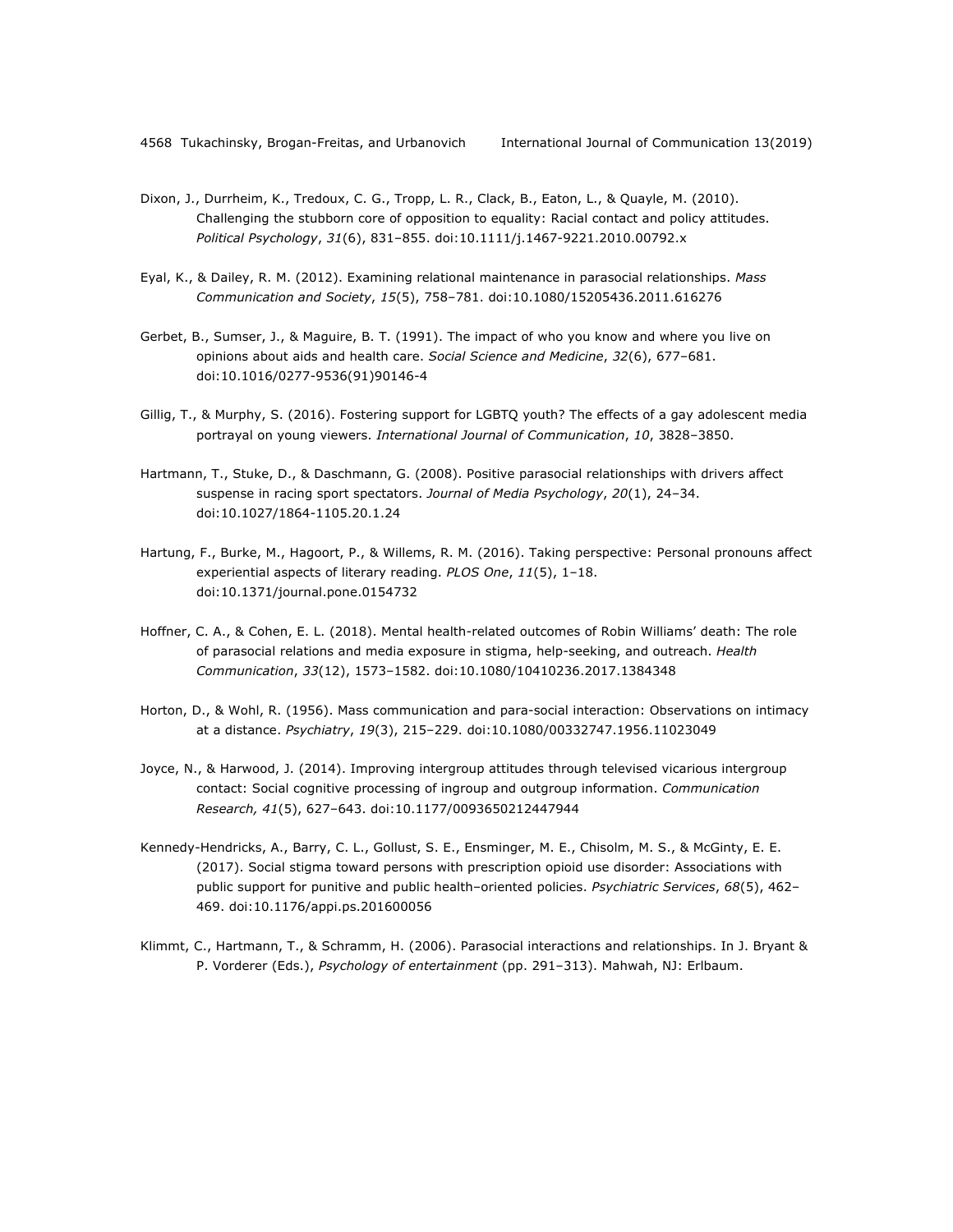- Klimmt, C., Hefner, D., Vorderer, P., Roth, C., & Blake, C. (2010). Identification with video game characters as automatic shift of self-perceptions. *Media Psychology*, *13*(4), 323–338. doi:10.1080/15213269.2010.524911
- Lau, J. T. F., & Cheung, C. K. (1999). Discriminatory attitudes to people with intellectual disability or mental health difficulty. *International Social Work*, *42*(4), 431–444. doi:10.1177/002087289904200405
- Levin, S., Van Laar, C., & Sidanius, J. (2003). The effects of in-group and out-group friendships on ethnic attitudes in college: A longitudinal study. *Group Processes and Intergroup Relations*, *6*(1), 76–92. doi:10.1177/1368430203006001013
- Liebers, N., & Schramm, H. (2019). Parasocial interactions and relationships with media characters–an inventory of 60 years of research. *Communication Research Trends, 38*(2), 4–31.
- Mak, M., & Willems, R. M. (2018). Mental simulation during literary reading: Individual differences revealed with eye-tracking. *Language, Cognition and Neuroscience*, *34*(4), 511–535. doi:10.1080/23273798.2018.1552007
- Mastro, D., & Tukachinsky, R. (2011). The influence of exemplar versus prototype-based media primes on racial/ethnic evaluations. *Journal of Communication*, *61*(5), 916–937. doi:10.1111/j.1460- 2466.2011.01587.x
- Matheson, C., Jaffray, M., Ryan, M., Bond, C. M., Fraser, K., Kirk, M., & Liddell, D. (2014). Public opinion of drug treatment policy: Exploring the public's attitudes, knowledge, experience and willingness to pay for drug treatment strategies. *International Journal of Drug Policy*, *25*(3), 407–415. doi:10.1016/j.drugpo.2013.11.001
- McGinty, E. E., Barry, C. L., Stone, E. M., Niederdeppe, J., Kennedy-Hendricks, A., Linden, S., & Sherman, S. G. (2018). Public support for safe consumption sites and syringe services programs to combat the opioid epidemic. *Preventive Medicine*, *111*, 73–77. doi:10.1016/j.ypmed.2018.02.026
- Moyer-Gusé, E. (2008). Toward a theory of entertainment persuasion: Explaining the persuasive effects of entertainment-education messages. *Communication Theory*, *18*(3), 407–425. doi:10.1111/j.1468-2885.2008.00328.x
- Moyer-Gusé, E., Dale, K. R., & Ortiz, M. (2018). Reducing prejudice through narratives: An examination of the mechanisms of vicarious intergroup contact. *Journal of Media Psychology: Theories, Methods, and Applications*. Advance online publication. doi:10.1027/1864-1105/a000249
- Moyer-Gusé, E., & Nabi, R. L. (2010). Explaining the effects of narrative in an entertainment television program: Overcoming resistance to persuasion. *Human Communication Research*, *36*(1), 26–52. doi:10.1111/j.1468-2958.2009.01367.x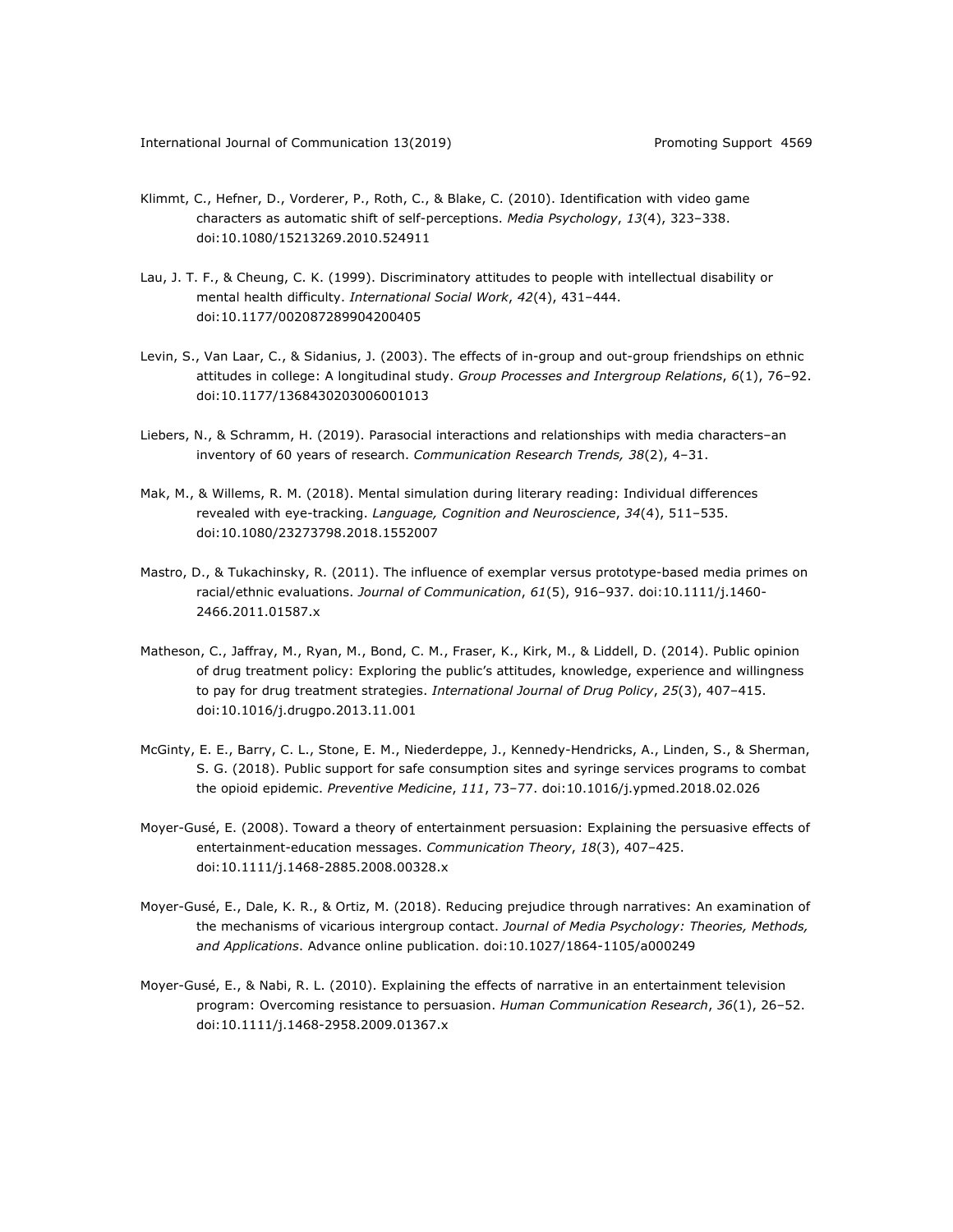- Murrar, S., & Brauer, M. (2018). Entertainment-education effectively reduces prejudice. *Group Processes and Intergroup Relations*, *21*(7), 1053–1077. doi:10.1177/1368430216682350
- Oatley, K. (1999). Meetings of minds: Dialogue, sympathy, and identification, in reading fiction. *Poetics*, *26*(5–6), 439–454. doi:10.1016/S0304422X9900011X
- Ortiz, M., & Harwood, J. (2007). A social cognitive theory approach to the effects of mediated intergroup contact on intergroup attitudes. *Journal of Broadcasting and Electronic Media*, *51*, 615–631. doi:10.1080/08838150701626487
- Park, S, Y. (2012). Mediated intergroup contact: Concept explication, synthesis, and application. *Mass Communication and Society*, *15*(1), 136–159. doi:10.1080/15205436.2011.558804
- Pettigrew, T. F. (1998). Intergroup contact theory. *Annual Review of Psychology*, *49*, 65–85.
- Saleem, M., Yang, G. S., & Ramasubramanian, S. (2016). Reliance on direct and mediated contact and public policies supporting out-group harm. *Journal of Communication*, *66*(4), 604–624. doi:10.1111/jcom.12234
- Schiappa, E., Gregg, P. B., & Hewes, D. E. (2005). The parasocial contact hypothesis. *Communication Monographs*, *72*(1), 92–115. doi:10.1080/0363775052000342544
- Seate, A. A., Joyce, N., Harwood, J., & Arroyo, A. (2015). Necessary and sufficient conditions for positive intergroup contact: A fuzzy set qualitative comparative analysis approach to understanding intergroup attitudes. *Communication Quarterly*, *63*(2), 135–155. doi:10.1080/01463373.2015.1012215
- Slater, M. D., Johnson, B. K., Cohen, J., Comello, M. L. G., & Ewoldsen, D. R. (2014). Temporarily expanding the boundaries of the self: Motivations for entering the story world and implications for narrative effects. *Journal of Communication*, *64*(3), 439–455. doi:10.1111/jcom.12100
- Tajfel, H., Turner, J. C., Austin, W. G., & Worchel, S. (1979). An integrative theory of intergroup conflict. In M. J. Hatch & M. Schultz (Eds.), *Organizational identity: A reader* (pp. 56–65). New York, NY: Oxford University Press.
- Tal-Or, N., & Cohen, J. (2010). Understanding audience involvement: Conceptualizing and manipulating identification and transportation. *Poetics, 38*(4), 402–418. doi:10.1016/j.poetic.2010.05.004
- Tal-Or, N., & Cohen, C. (2016). Unpacking engagement: Convergence and divergence in transportation and identification. *Annals of the International Communication Association*, *40*(1), 33–66. doi:10.1080/23808985.2015.11735255